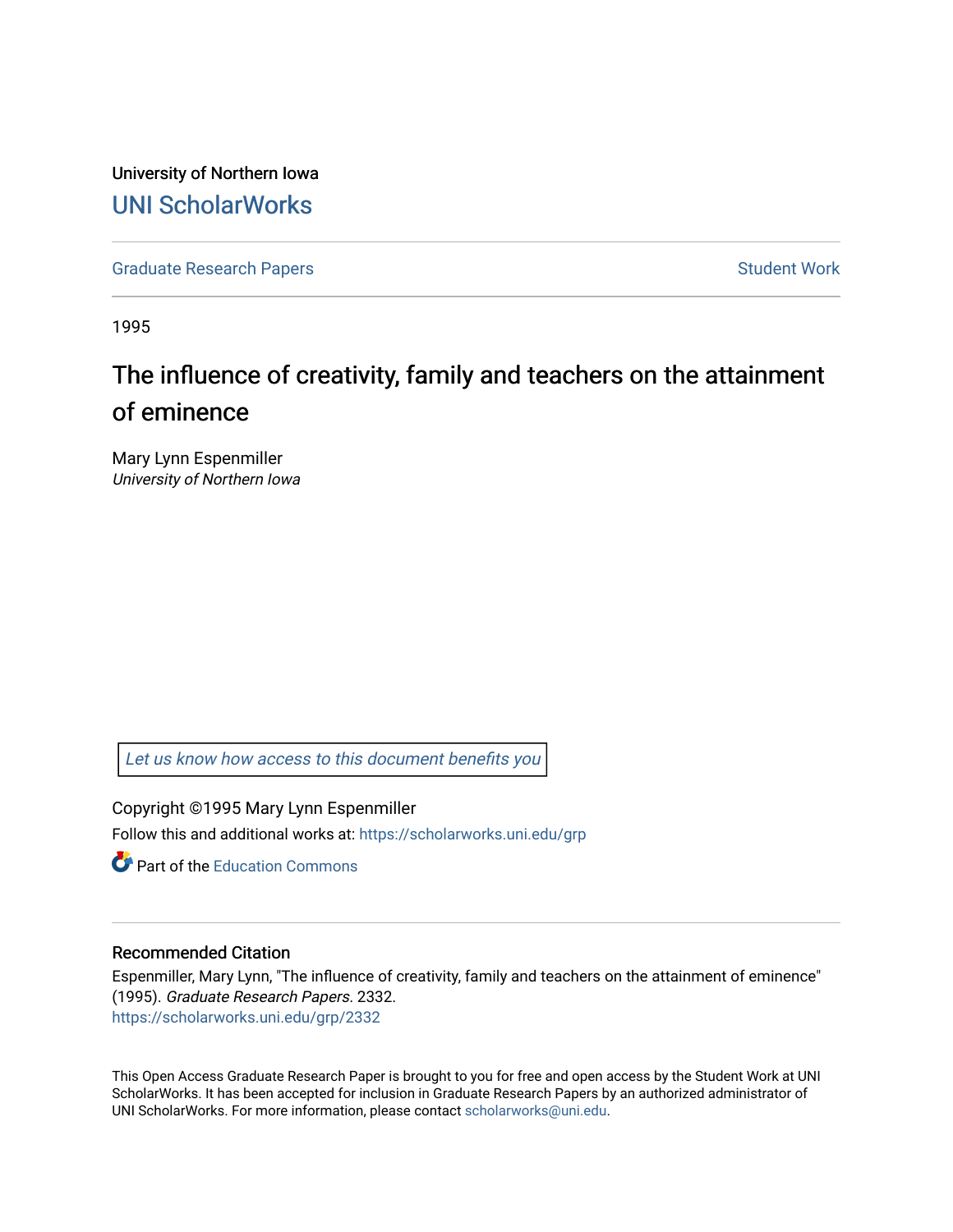## The influence of creativity, family and teachers on the attainment of eminence

#### Abstract

The influence of creativity, family and teachers on the attainment of eminence was examined in this review of literature. The early childhood and education of many eminent adults was investigated to find the effect of these three factors on their achievement. Recommendations from the findings include early identification and nurturing of creative talent with exposure to many adults early in a child's development.

This open access graduate research paper is available at UNI ScholarWorks: <https://scholarworks.uni.edu/grp/2332>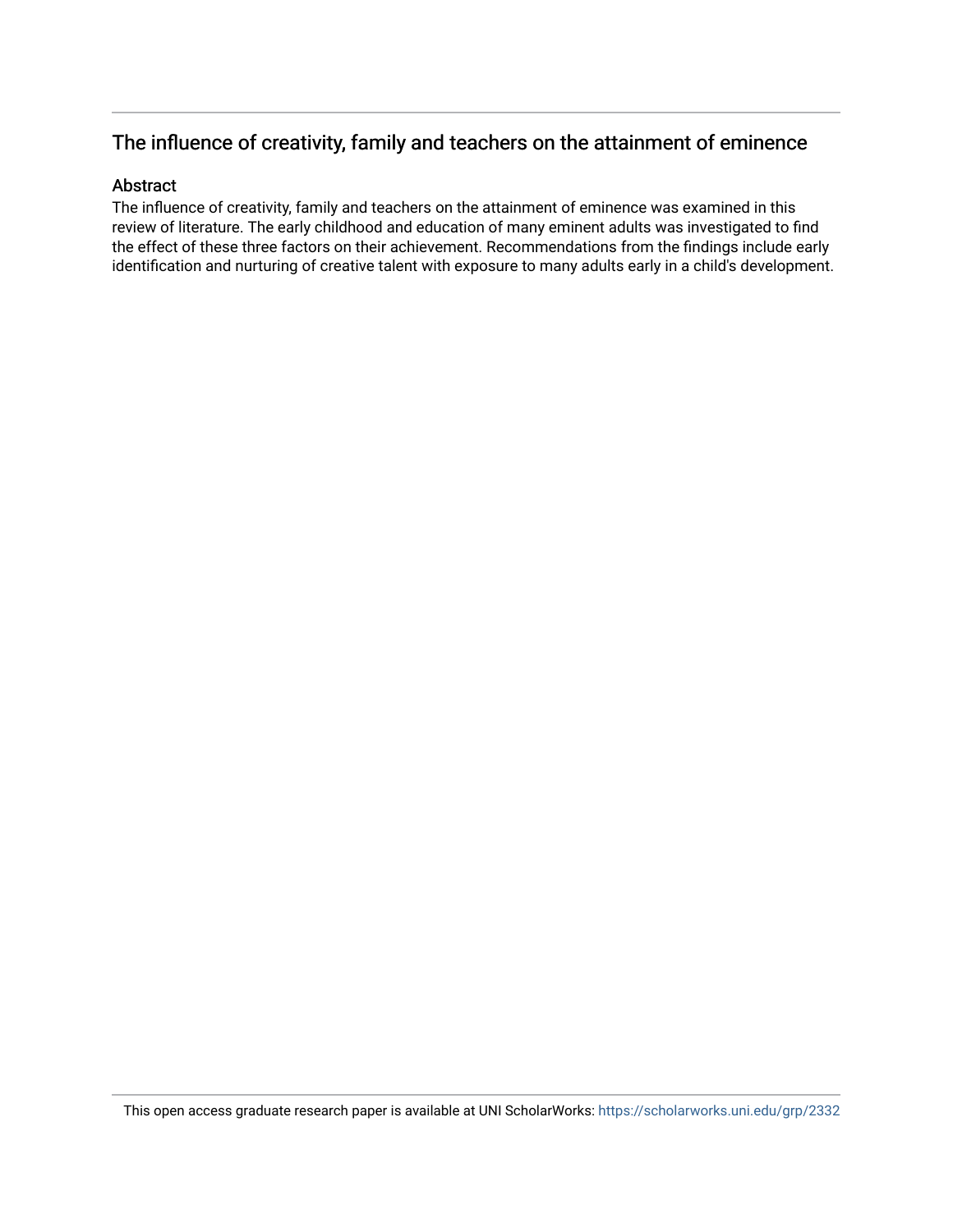THE INFLUENCE OF CREATNITY, FAMILY AND TEACHERS ON THE ATTAINMENT OF EMINENCE

A Graduate Review submitted to the Division of Education for Gifted Department of Curriculum and Instruction In Partial Completion of the Requirements for the Degree Master of Arts in Education University of Northern Iowa

> by Mary Lynn Espenmiller June 15, 1995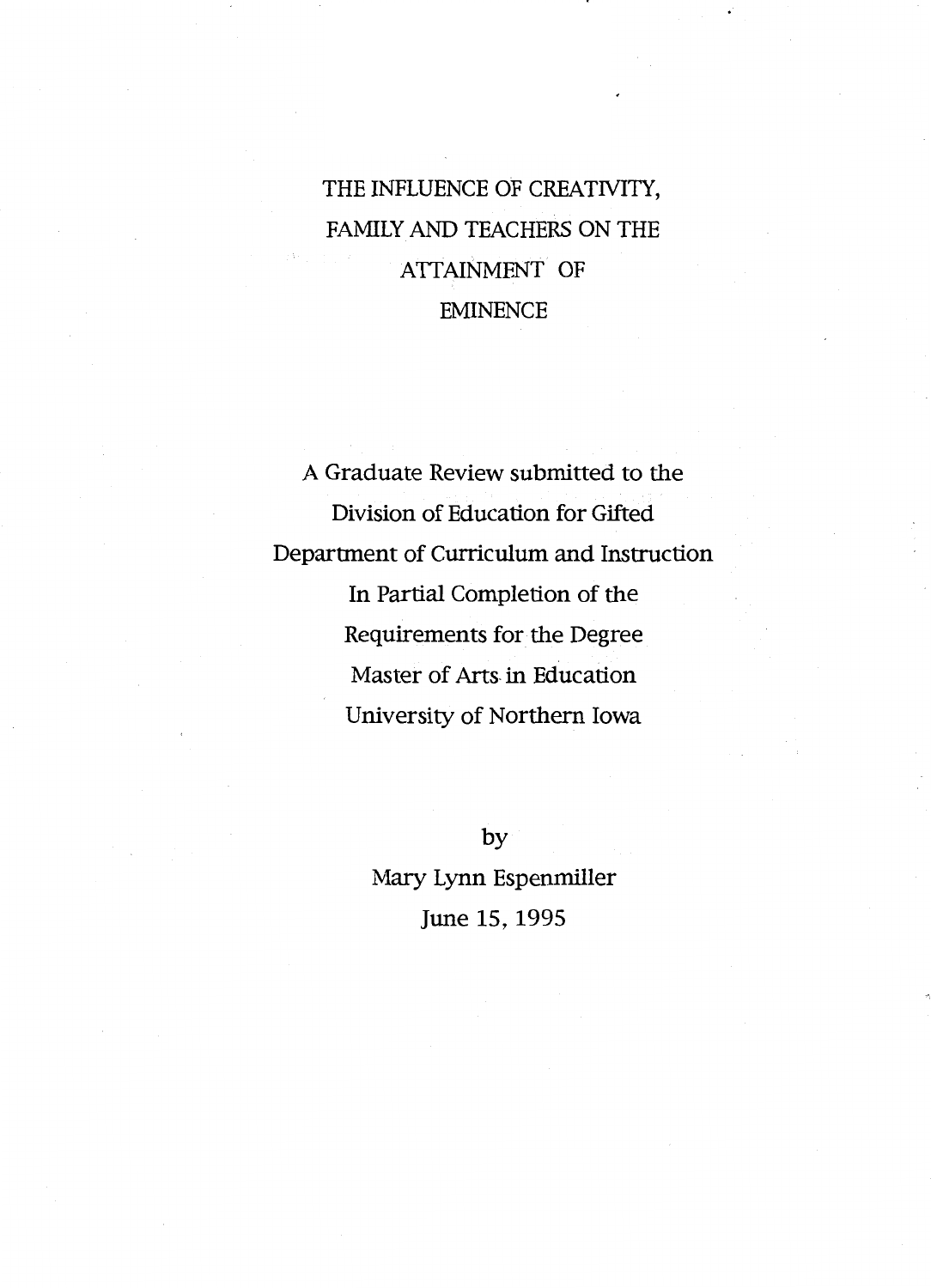This Review Paper by: Mary Lynn Espenmiller

Titled: The Influence of Creativity, Family and Teachers on the Attainment of Eminence

has been approved as meeting the research paper requirement for the Degree of Master Arts ( or Master of Arts in Education).

 $19/1995$ 

William Waack

Graduate Faculty Reader

aug 24, 1995

Marvin Heller

Graduate Faculty Reader

 $,28/995$ 

Peggy Ishler

Head, Department of Curriculum<br>and Instruction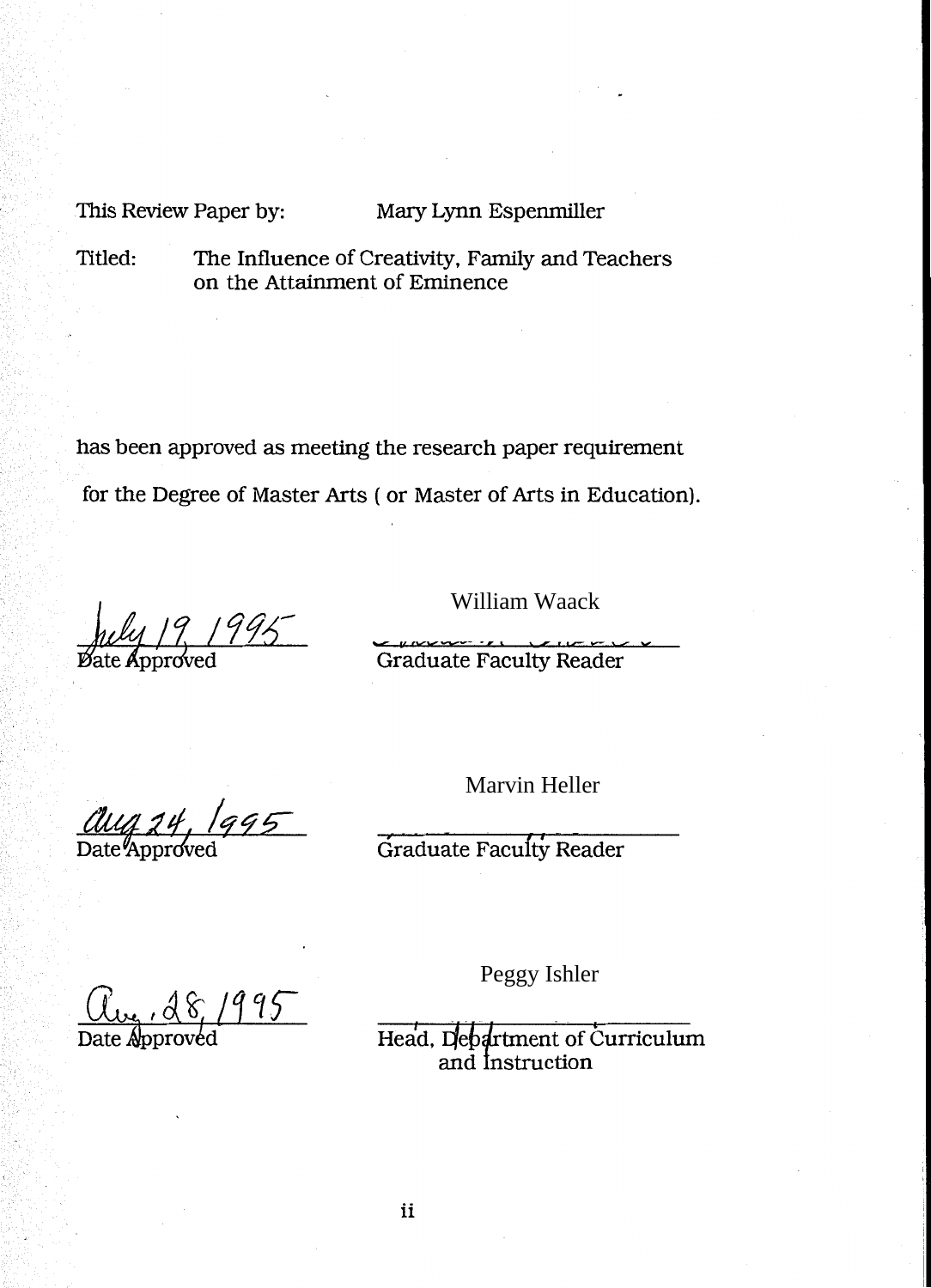## Table of Contents

 $\bar{z}$  $\ddot{\phantom{0}}$ 

| Abstract                                    | iv             |
|---------------------------------------------|----------------|
| Introduction                                | 1              |
| <b>Statement of Purpose</b>                 | $\overline{2}$ |
| Methodology                                 | 3              |
| Review of the Literature                    | 4              |
| <b>Eminence: Some Definitions</b>           | 4              |
| The Link Between Creativity and Eminence    | 8              |
| The Influences of Environment on Attainment |                |
| of Eminence                                 | 12             |
| <b>Family Influences</b>                    | 13             |
| <b>Teacher Influences</b>                   | 18             |
| <b>Conclusions and Recommendations</b>      | 22             |
| References                                  | 25             |
| <b>Additional References</b>                | 29             |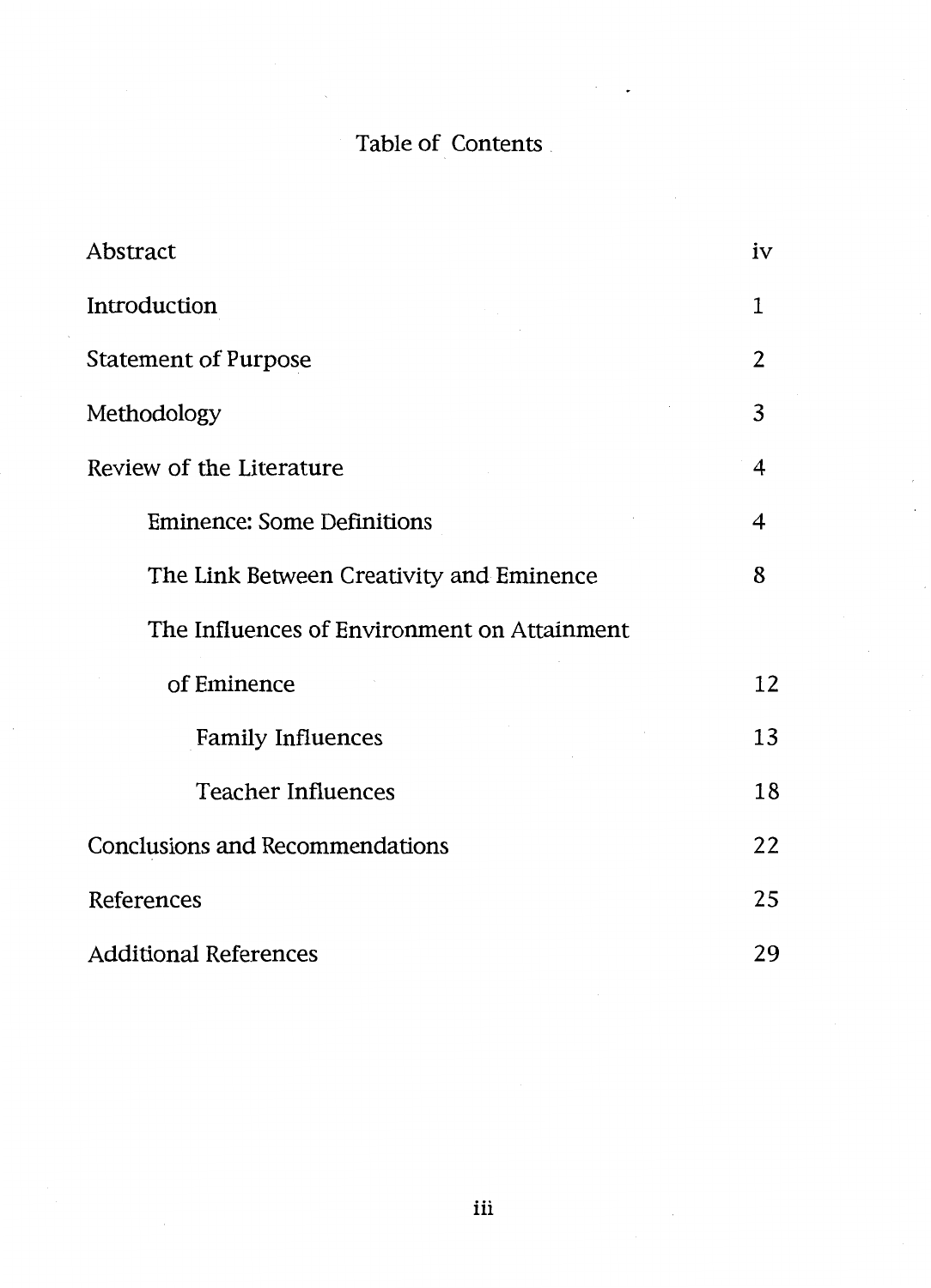## Abstract

The influence of creativity, family and teachers on the attainment of eminence was examined in this review of literature. The early childhood and education of many eminent adults was investigated to find the effect of these three factors on their achievement. Recommendations from the findings include early identification and nurturing of creative talent with exposure to many adults early in a child's development.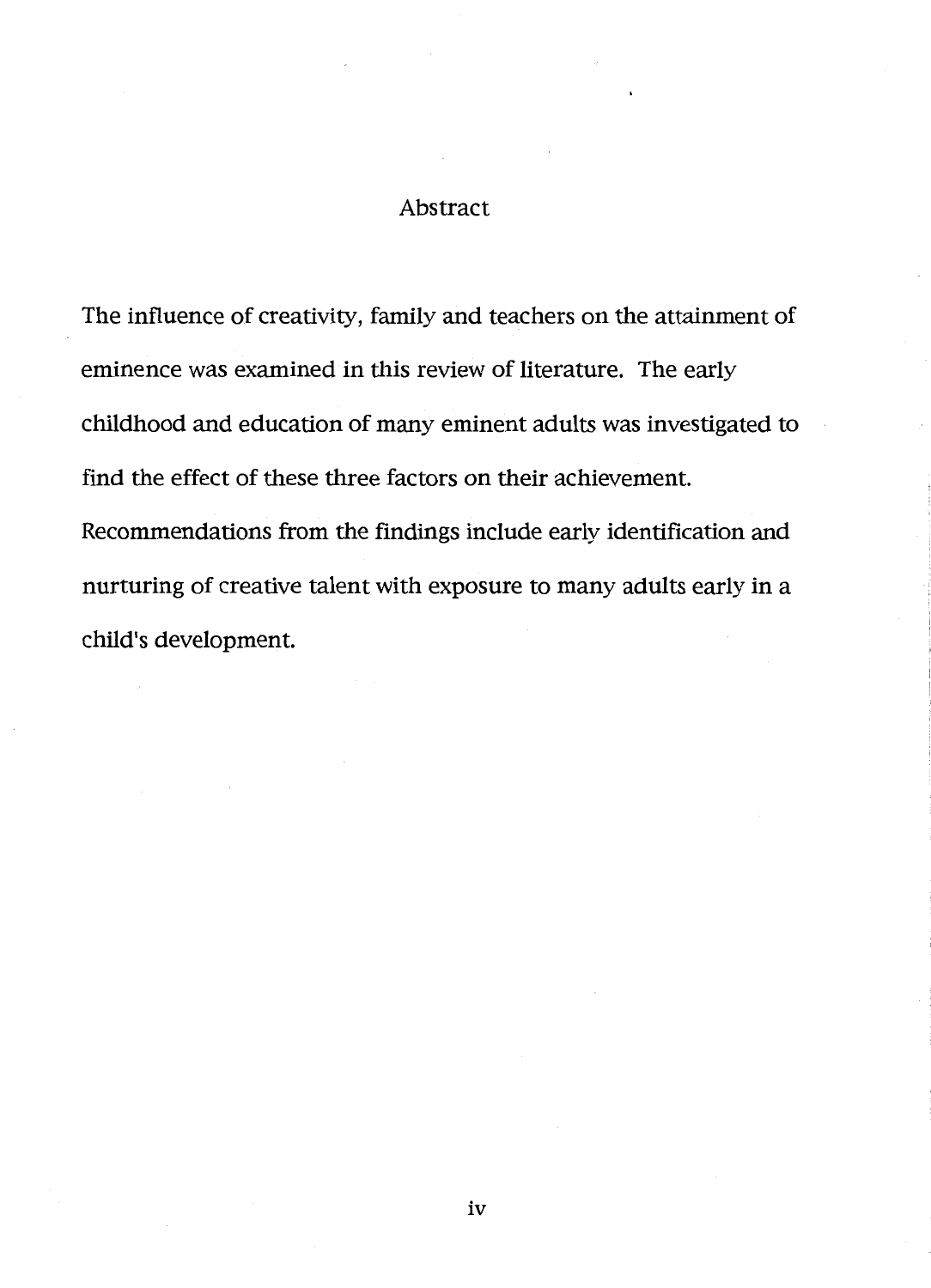## The Influence of Creativity, Family, and Teachers on the Attainment of Eminence

## Introduction to the Problem

Why do some gifted children become productive adults, perhaps even reaching the pinnacle of eminence, while others do not reach their full potentials? Much research has been conducted to determine the childhood traits and environmental conditions of eminent adults. Although many common characteristics generally were discovered, the traits and conditions proved to be only clues (Walberg, 1979). These clues, however, suggest that, if highly eminent, a person will likely have above average IQ(Walberg, 1979), be creative (Redkal, 1979) and will have been raised in a stimulating environment (Radford, 1990). Other sources (Simonton, 1984 and Albert, 1980) indicate that nurturing may improve intelligence and creativity which are known to be inherited traits.

Of the three clues drawn from the research, the one which is most likely to be influenced by people is the environment. A stimulating environment is one that is rich with resources, including people who may be family members, teachers, or other significant adults. It appears to be necessary, for example, for teachers to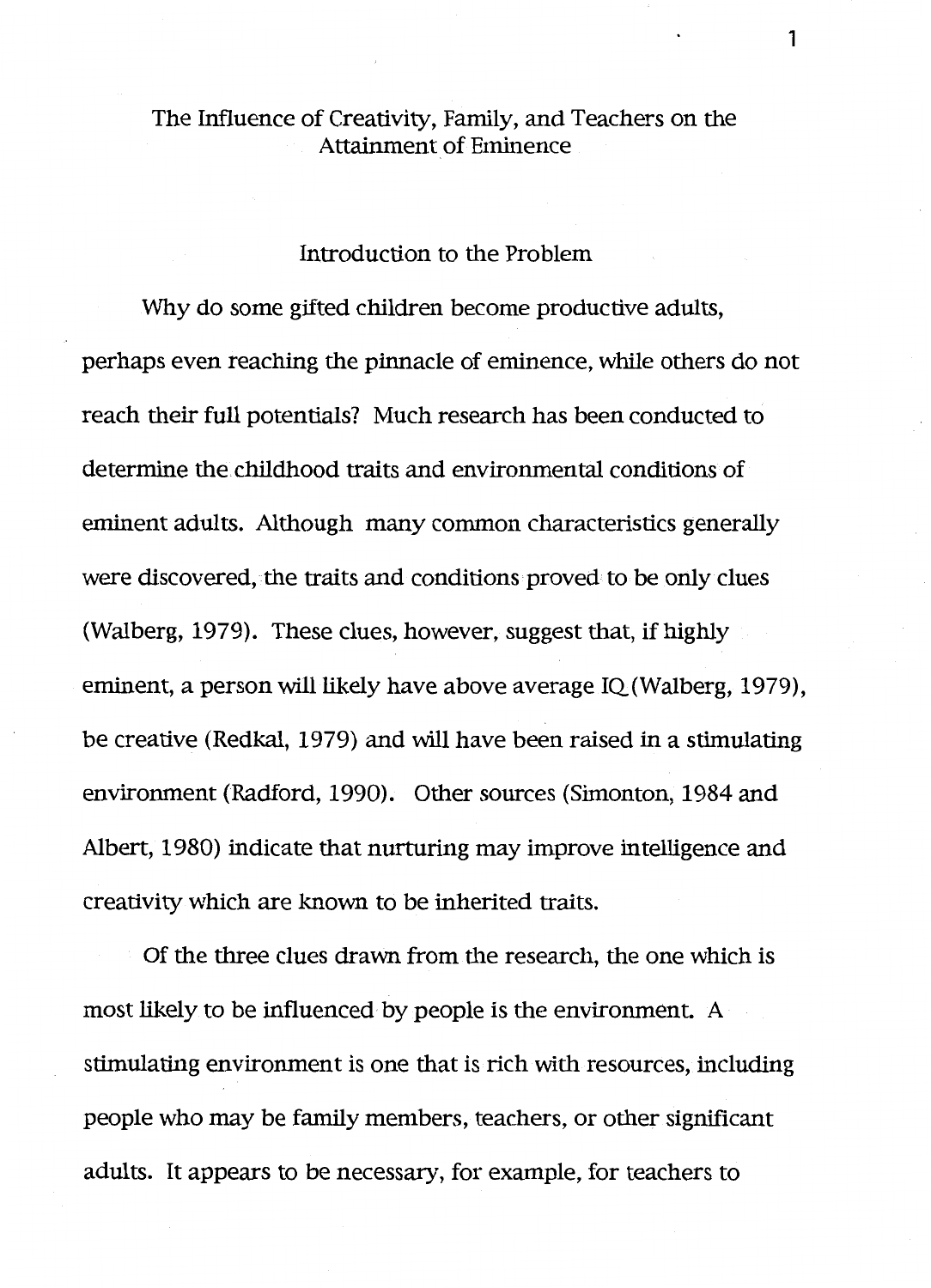provide our gifted and talented students such a stimulating environment, especially if they are not raised in family environments that nurture their talents. Albert (1978) has said, "The transformation of early giftedness into adult eminence is one of the most enthralling and secretive processes of human development" (p. 202). He also asserts that early productivity is the best behavioral index of potential eminence. It would seem important, therefore, that teachers of the gifted and talented realize the importance of early identification and influence on our gifted children and therefore offer them the opportunity to develop their gifts and creativity through their nurturing relationships with talented adults. a say an in a good work

## Statement of Purpose News and the state of the

The purpose of this review of the literature is to determine, from a review of the literature, the extent to which the eventual productivity of eminent adults was affected by (a) early creative endeavors and/or (b) nurturing by parents or teachers. This paper will answer the following questions: What is meant by eminence? What effect does creativity have on eminence? How much does a

2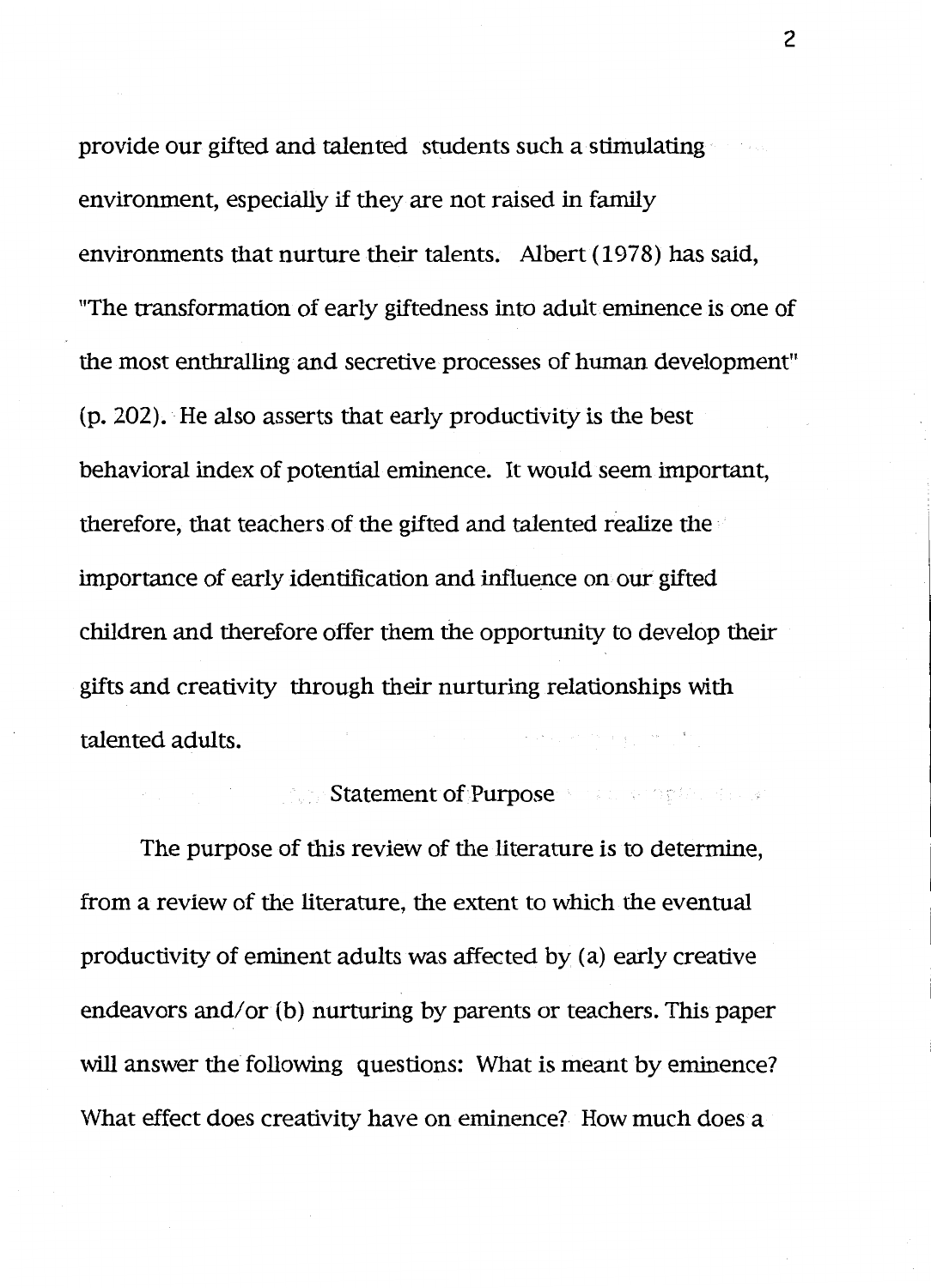nurturing environment provided by family and teachers affect the development of productive adults?

## Methodology

Preparation for this literature review included an examination of works related to the early research on childhood traits of geniuses and famous persons. Cox (1926), Terman (1947), and Gardner's ( 1994) research on eminent adults piqued an interest in eminent lives. Therefore, the childhood and educational experiences of randomly selected persons in the biography section of Drake University were read in an attempt to discover the influence of schooling. Because there was a limited number of individual biographies of women, Jill Ker Conway's Written by Herself: Autobiographies of American Women was used as a supplemental source. After finding that family members usually had more influence than teachers, additional research was done on family environments. Information was located through the libraries at Drake University and University of Nebraska at Omaha by using the ERIC search strategies. Goertzel and Goertzel's Cradles of Eminence also provided additional information on the childhoods of eminent adults.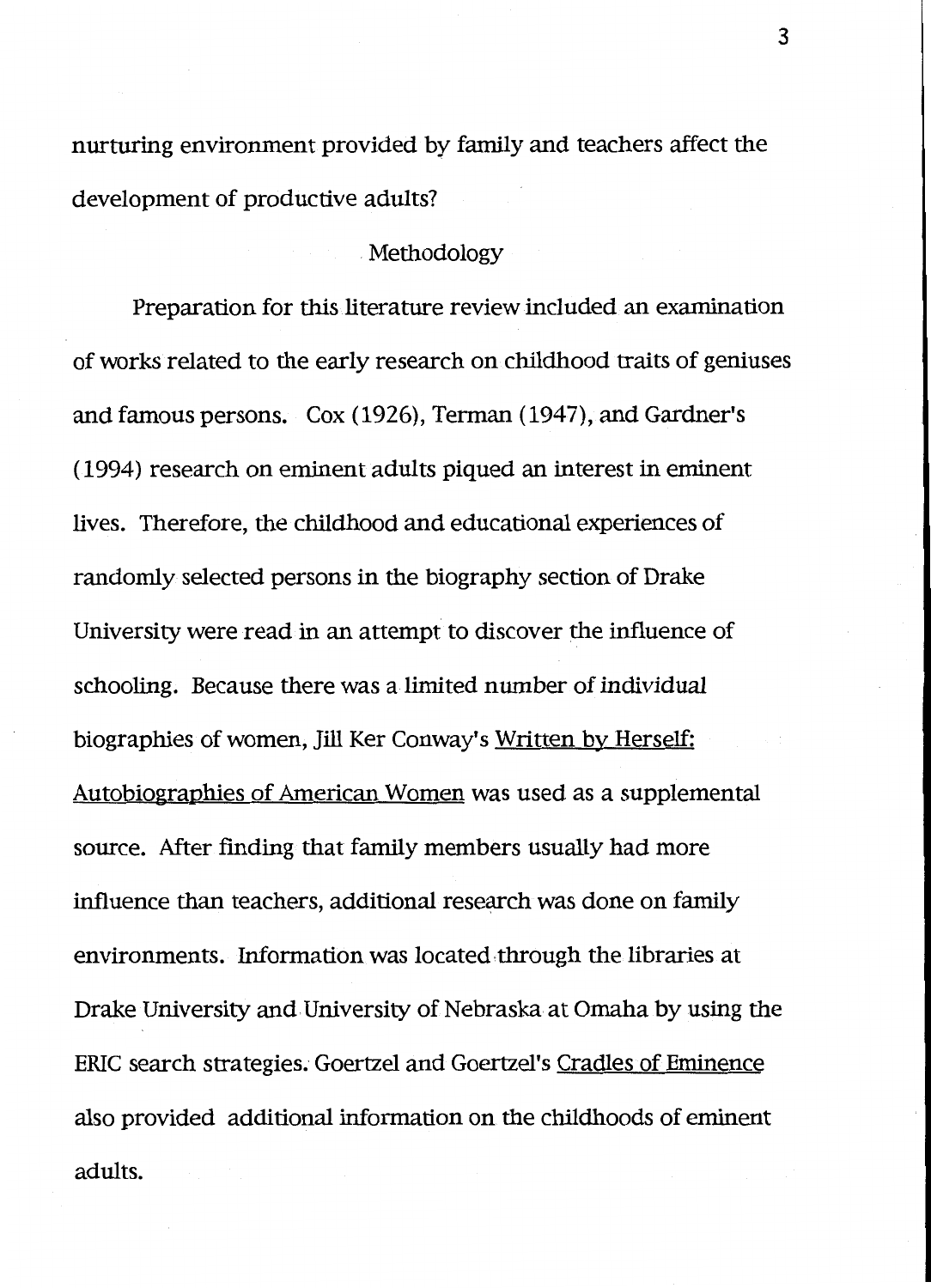## Review of the Literature

This review of the literature first examines the concept of eminence from the viewpoint of definitions from the research. A probable link between eminence and creativity is addressed in the second section. The final section examines two main influences of environment on the attainment of eminence, specifically, the influence of family and teachers.

#### Eminence: Some Definitions

Before one can examine the link between creativity and eminence and the impact of nurturing influences on productive adulthood, one must understand the meaning of eminence. This section of the review will present various theories and definitions of eminence.

According to the literature, the definition of eminence is determined by culture and varies among societies and eras. According to Howley ( 1987), the Oxford dictionary includes this meaning: "distinguished superiority". Therefore, it would appear that one's eminence depends on superiority and on the distinction gained by that superiority (Howley, 1987). Because eminence is relative to society and zeitgeist, or what is perceived to be superior, a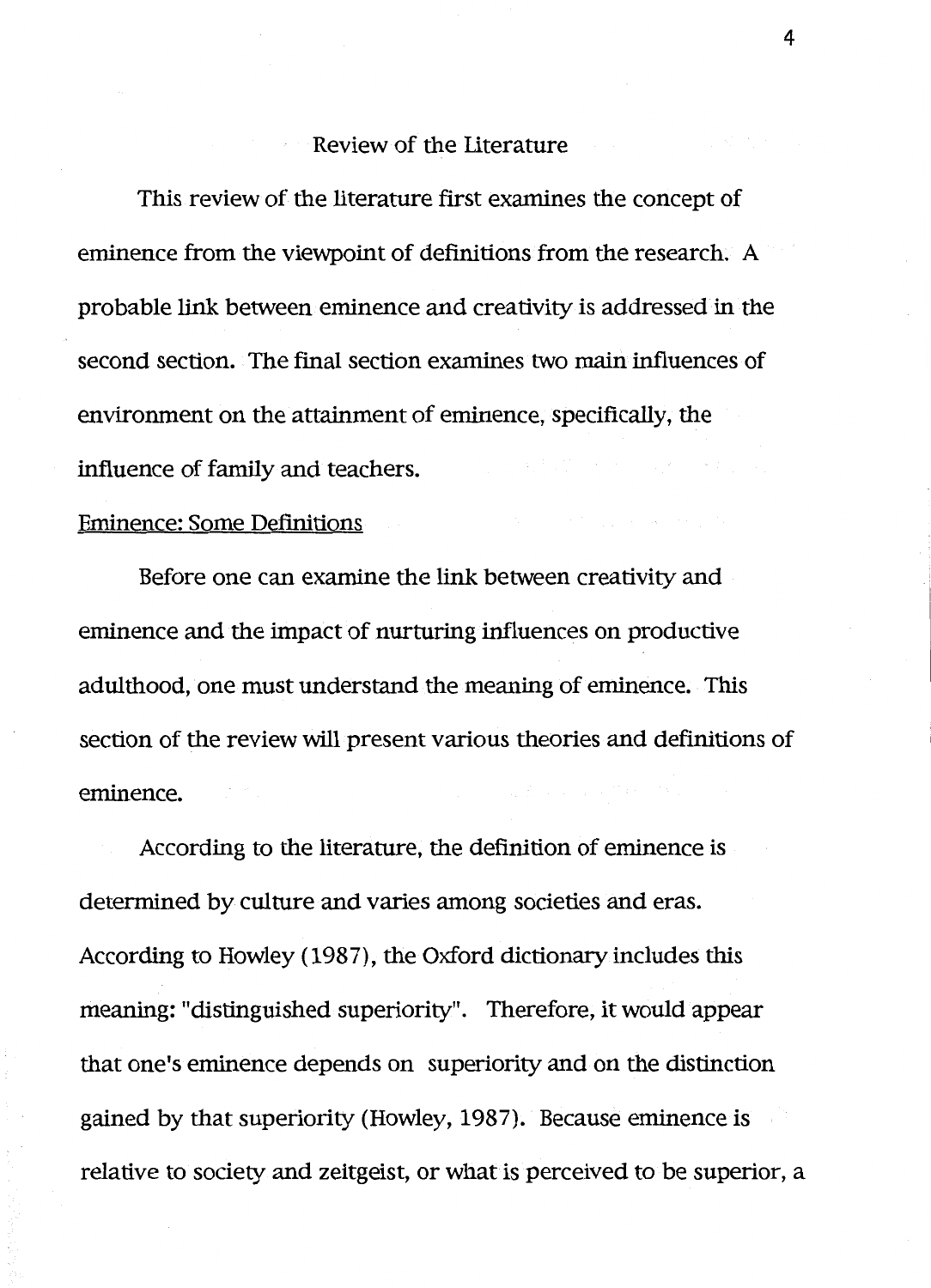relative to society and zeitgeist, or what is perceived to be superior, a search of what researchers define as eminence is needed.

One interesting approach to identifying eminence was reported by Redkal (1979), in his examination of the works of Cattel, Galton, and Albert in their studies of eminence/genius. Redkal pointed out that Cattel selected his 1000 eminent persons because they were mentioned in at least two of six biographical dictionaries. He also distinguished between persons of greatness (George Washington), persons of eminence (Napoleon) and persons of genius (Einstein). Galton, as cited by Redkal, distinguished between genius and eminence on the basis of the frequency of existence. He concluded that eminence occurs about once in 4,000, whereas genius occurs only once in a million. Albert, (cited in Redkal, 1979), defined a genius as "... one who produces a large body of work significantly influencing many persons for a number of years, chiefly by requiring an alteration of some basic and widely held assumptions" (p. 840). Albert also found that eminent people tend to begin productive careers earlier than do the less productive.

Goertzel and Goertzel (1962) selected 400 subjects living in the 20th Century based on the number of biographies of each on the

5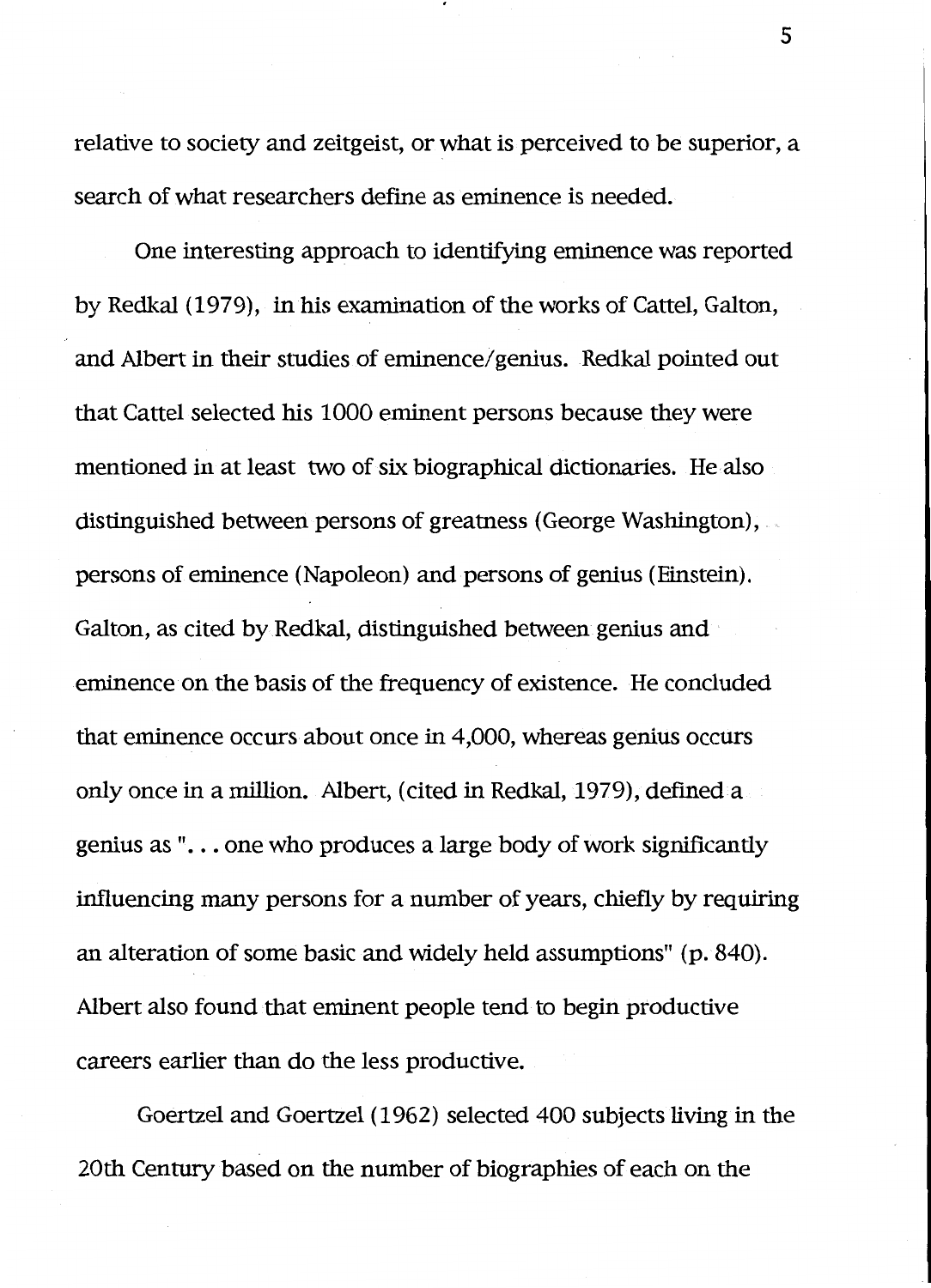shelves of the Montclair, New Jersey, Public Library. They stated: "We use the term 'eminent' to describe them because they became important enough to their contemporaries to have books written about them" (p. vii).

Howley ( 1987) pointed to the restrictive definition of the term eminence as viewed by society:

Because high culture represents a tradition of long duration, it admits new fields slowly. Science, for instance, has dominated much of the intellectual domain of the last three centuries, yet we do not accord eminence too readily to living scientists. World-renowned scientists who advance pure knowledge are the most likely candidates for eminent status. Rock music, however, does not have anywhere near the same distinction as sciences. It has not been around nearly so long. Therefore, we never accord eminence to rock stars, even posthumously. Classical violinists, however, partake of the high culture unequivocally. When they become well-known, they are considered eminent automatically. (p. 118)

Walberg (1993) defined eminence as "... remarkable and recognized adult achievements in such fields as the arts, politics,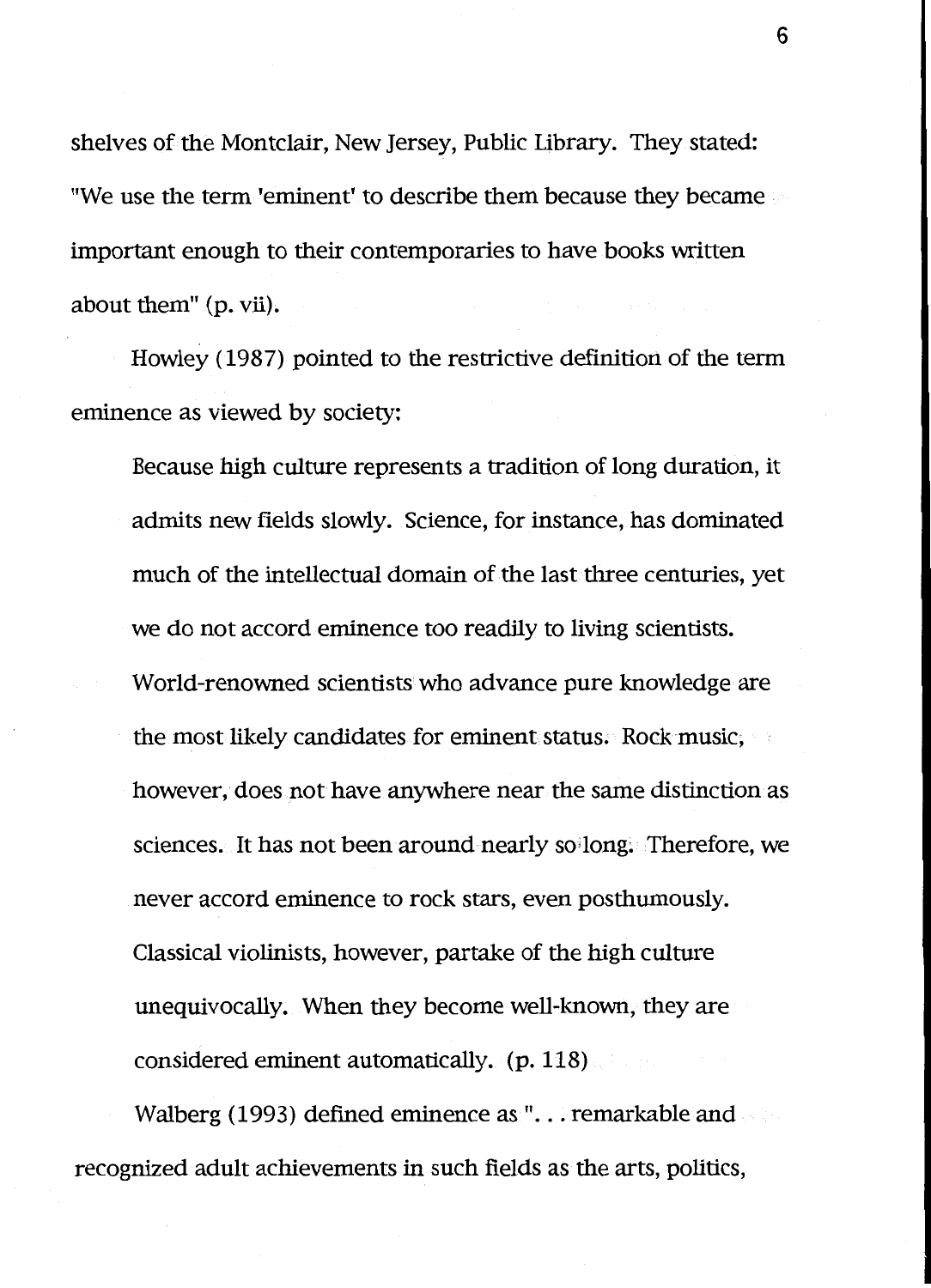business, and science" (p. 28). He also points out that research on eminence differs from Bloom's ( 1985) investigations of young people who exhibited talents early in life in mathematics, and competitive swimming. Such research, he said, includes more varied careers, such as statesmanship and writing, where eminence can be attained during adulthood.

Simonton ( 1984) presented another view on the difference between genius and eminence by comparing Einstein, Sartre, Joyce, Stravinsky, and Picasso. He postulates that the traditional belief is that these individuals have a common quality of genius and that the way to recognize genius is to look for achievements that influence succeeding generations. He defines genius by accomplishment, and he says," ... defining genius by fame or eminence does not make any profound distinction between creativity and leadership. Eminent creators and eminent leaders merely represent the two main manifestations of genius in history" (p. 2).

In summary, the reviewed literature seems to indicate that a person of eminence must possess a talent or gift held in esteem by society. Second, he or she must be recognized by a society for his or her accomplishment or achievement. Even though it is not the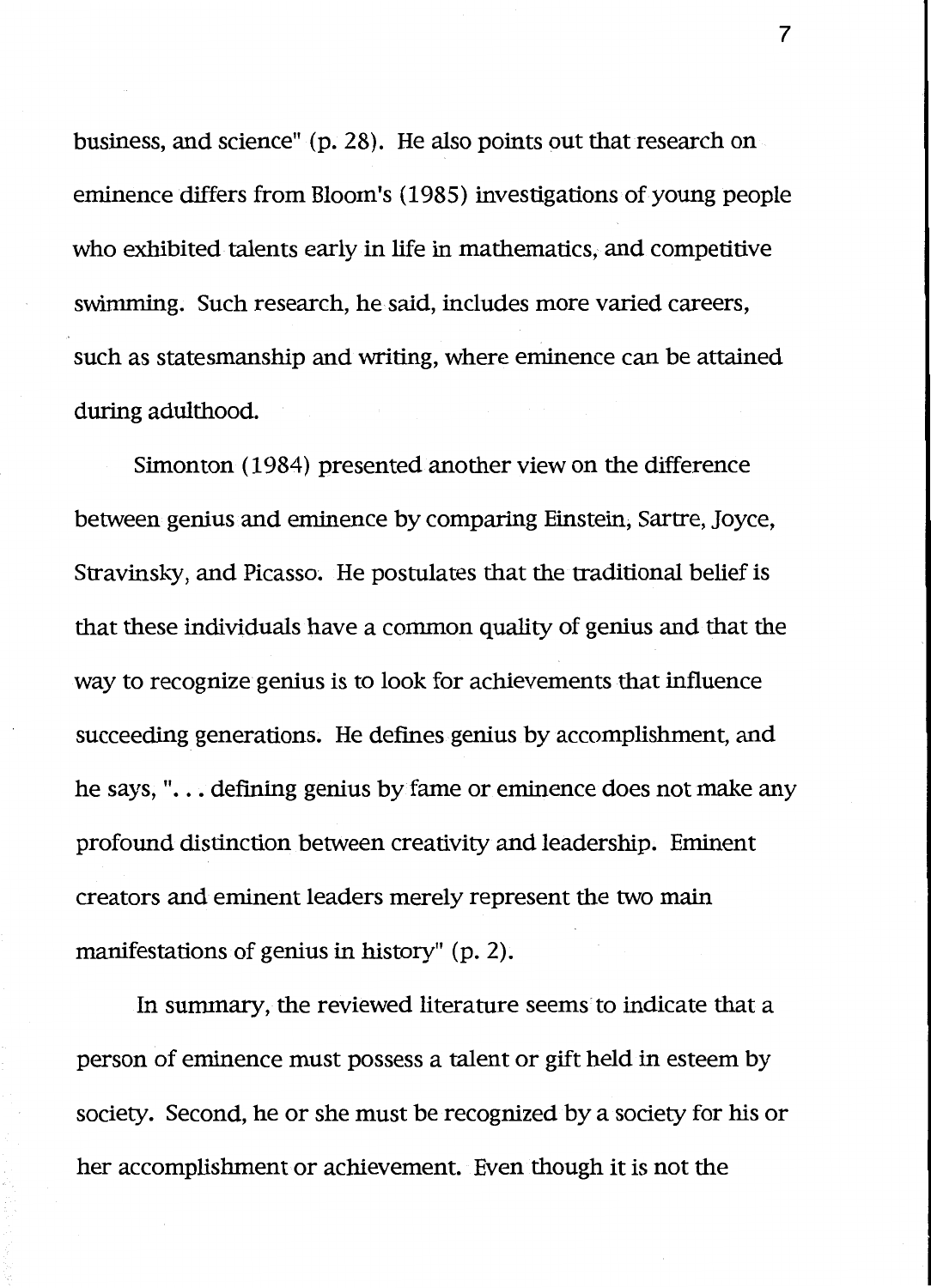intention of gifted education to push all students to extreme levels of accomplishments, according to Howley (1987), " $\ldots$  it almost always seeks to cultivate those children who will in fact become eminent" (p. 115). If we agree with the educational climate that 'what's good for gifted is good for regular students', then perhaps what is good for the future eminent child is good for all gifted children.

## The Link Between Creativity and Eminence

According to Redkal ( 1979), highly productive gifted adults show more creative instincts than their productive counterparts. Indeed, some researchers have shown that high academics is not a predictor of productivity, but when coupled with creativity, the chances of achieving eminence increases (Gardner, 1993). As cited by Arieti (1987), Cline, Richards and Abe report that a "... combination of intelligence and creativity brings about much more academic achievement than either alone" (p. 343). It is important, therefore, to review the literature to discover what researchers have concluded concerning the possible links between creativity and eminence.

Several researchers have developed educational models from which they have drawn conclusions about the importance of

8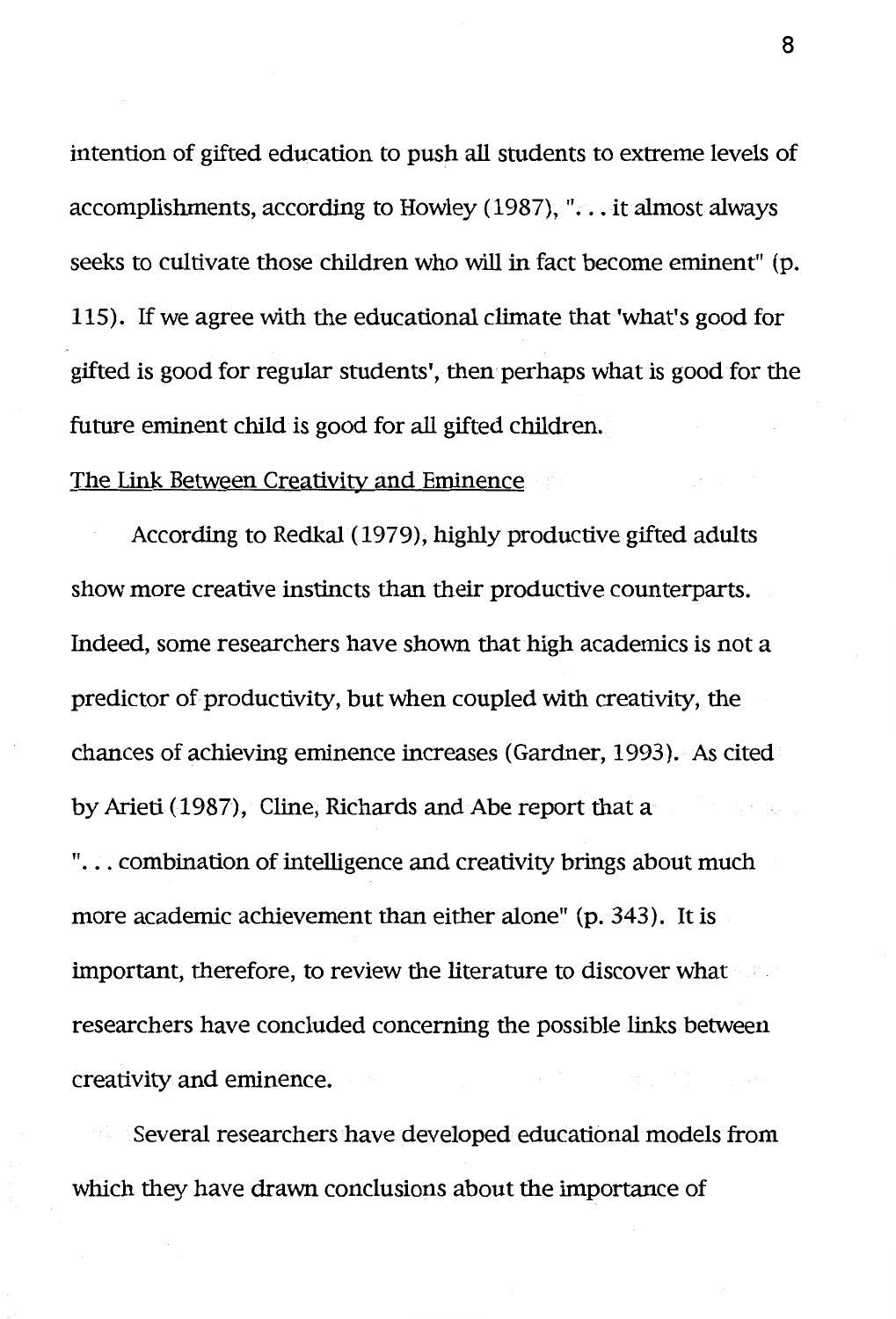creativity in defining genius. Redkal (1979) found that all of these models had a common element: creative ability was associated with the highest achievement. He also developed five points that summarize his findings: (a) The capacity for eminence is based on above average intelligence, (b) creativity is needed for higher level cognitive abilities and achievement,  $(c)$  educational decision making based on IQ measures may inhibit the development of eminence, ( d) some personality and motivational characteristics may be more important than IQ in achieving eminence, and (e) genius is defined by the creative act which is measured by society.

Arieti (1987) agreed with the research of Redkal (1979) and theorized that there was a link between creativity and achievement. He found that current research showed no consensus on a correlation between intelligence and creativity: "The prevailing opinion is that highly intelligent persons are not necessarily creative" (p. 342). However he theorized that a significant relationship could be found between measures of creativity and measures of achievement.

Howard Gardner ( 1993) referred to the levels of achievement and the importance of creativity in his paper "Early Giftedness and Later Achievement". He defined gifted as meaning rapid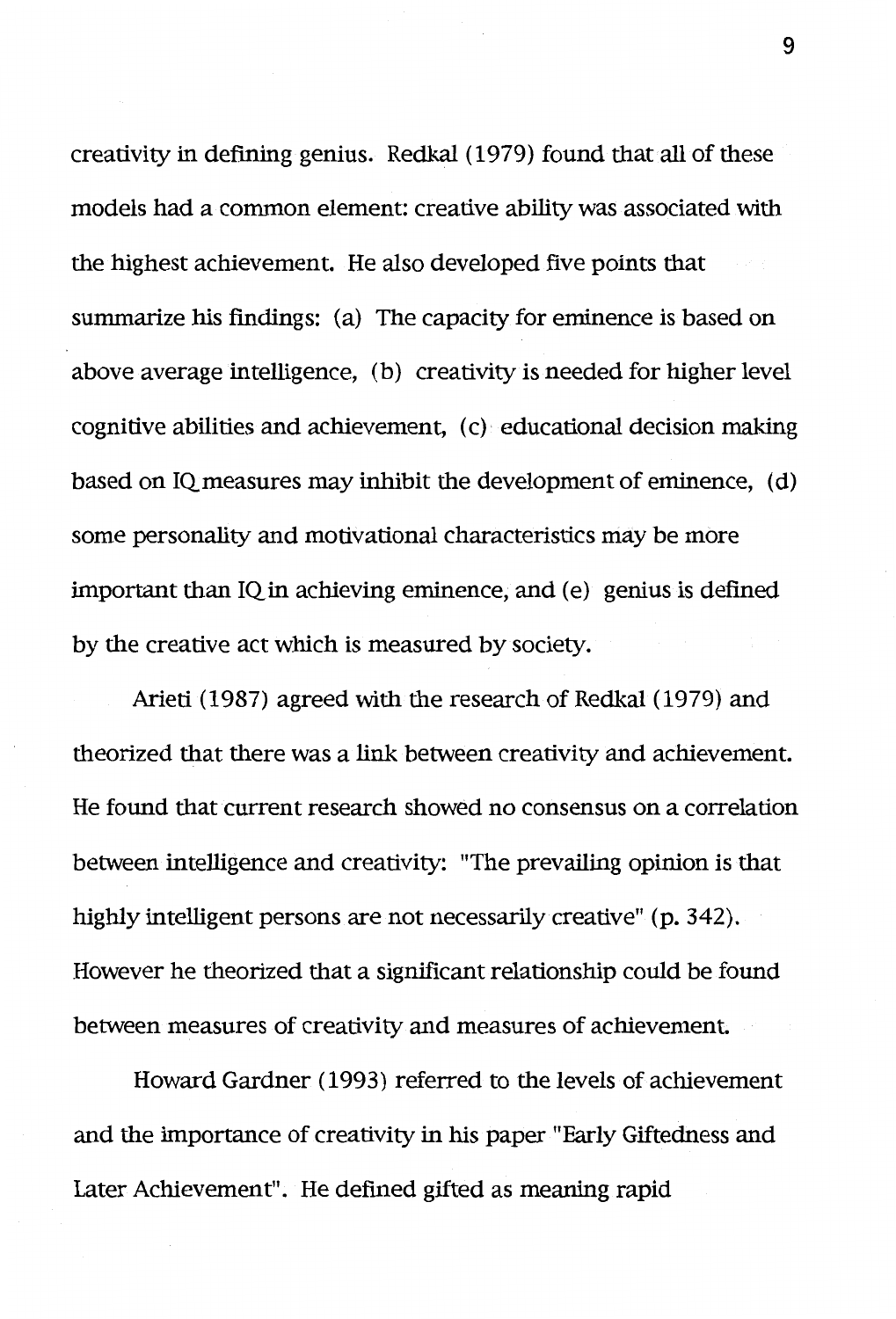development. He explained that a youngster performing at the adult level would be prodigious, and that performing at the highest level would merit the term expert or master. A successful person is one who is rewarded by culture. For example, Picasso and Norman Rockwell were both successful, according to Gardner; but only Picasso is thought to be creative. "A genius is an individual whose creativity comes to be thought of as addressing the deepest issues while resonating across the global audience" (Gardner, 1993, p. 178).

If we agree with Redkal, Arieti and Gardner that eminent people have more than intelligence in common, and that one of those vital elements is creative potential; then we must agree that it is important to develop this potential. Simonton (1978) in his article, "The Eminent Genius in History: The Critical Role of Development", discovered seven important influences on the relationship between external events and creative development: formal education, role model availability, fragmentation, zeitgeist, war, civil disturbances, and political instability. For purposes of this study, his discussions of formal education and role model availability seem most pertinent.

Formal education, from Simonton's viewpoint, tends to increase creativity up to a certain point. He found that such experiences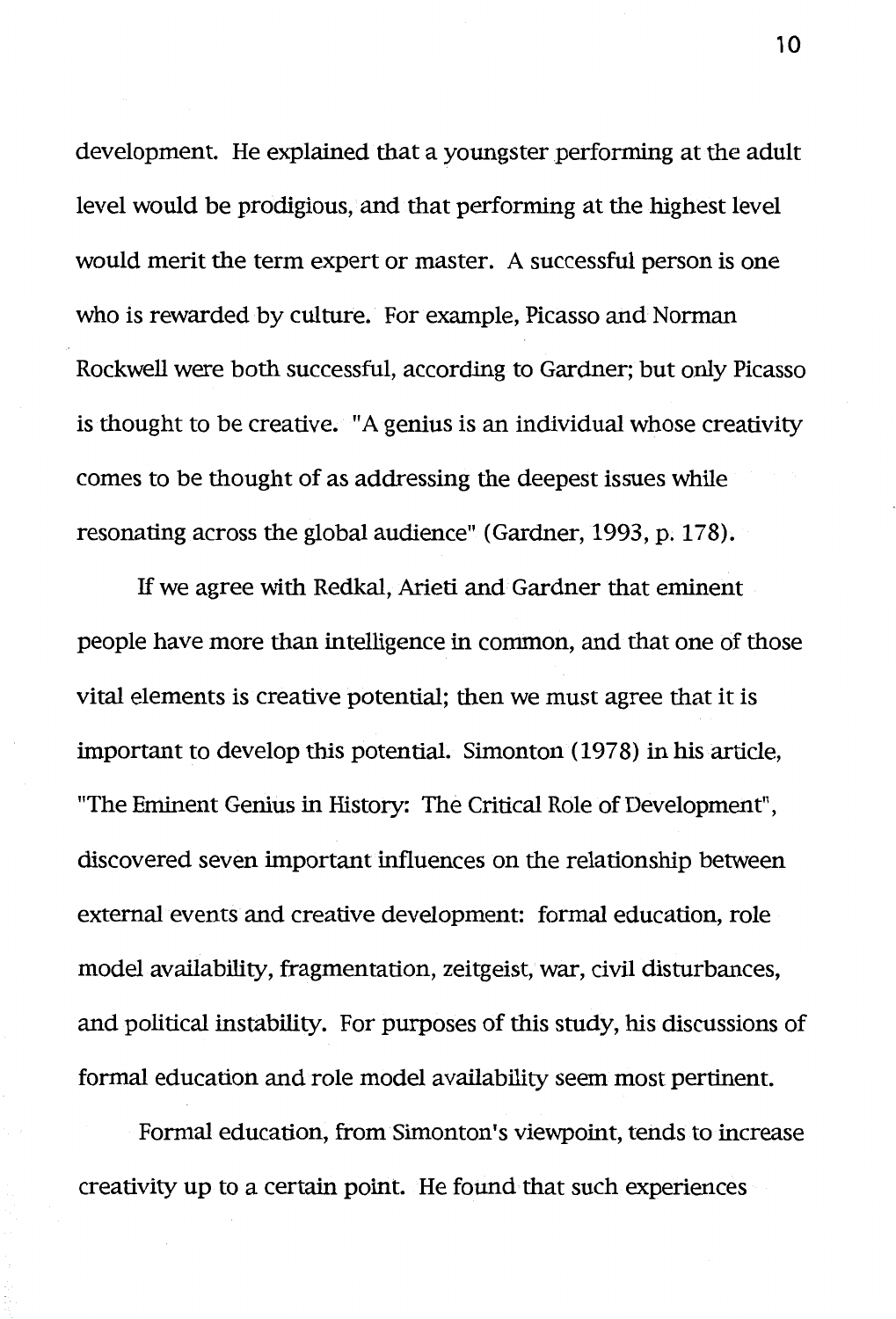greatly aid the development of creative potential, but excessive amounts may inhibit the development because the student begins to conform to traditional concepts.

Simonton also found that if a genius in his or her developmental period has numerous creative individuals available for emulation, creative potential will increase. The more adult creators a young genius has around him or her, the earlier he or she will begin producing creative works. Simonton concluded, "This creative precociousness then leads to enhanced creative productivity and creative longevity, which in tum raises the eventual level of achieved eminence" (p. 188).

In summary, the reviewed literature seems to show that creativity is a needed factor in reaching the echelon of genius or eminence. Early development of that creativity is important, according to Shaughnessy ( 1986): "Thus it is quite conceivable that the creative genius is either made or broken during childhood, adolescence, and early adulthood" (p. 187). It is interesting to note that many of our eminent adults also pursued creative endeavors. For example, George Washington Carver (Miller, 1943) was an accomplished artist and musician, and Albert Einstein was a classic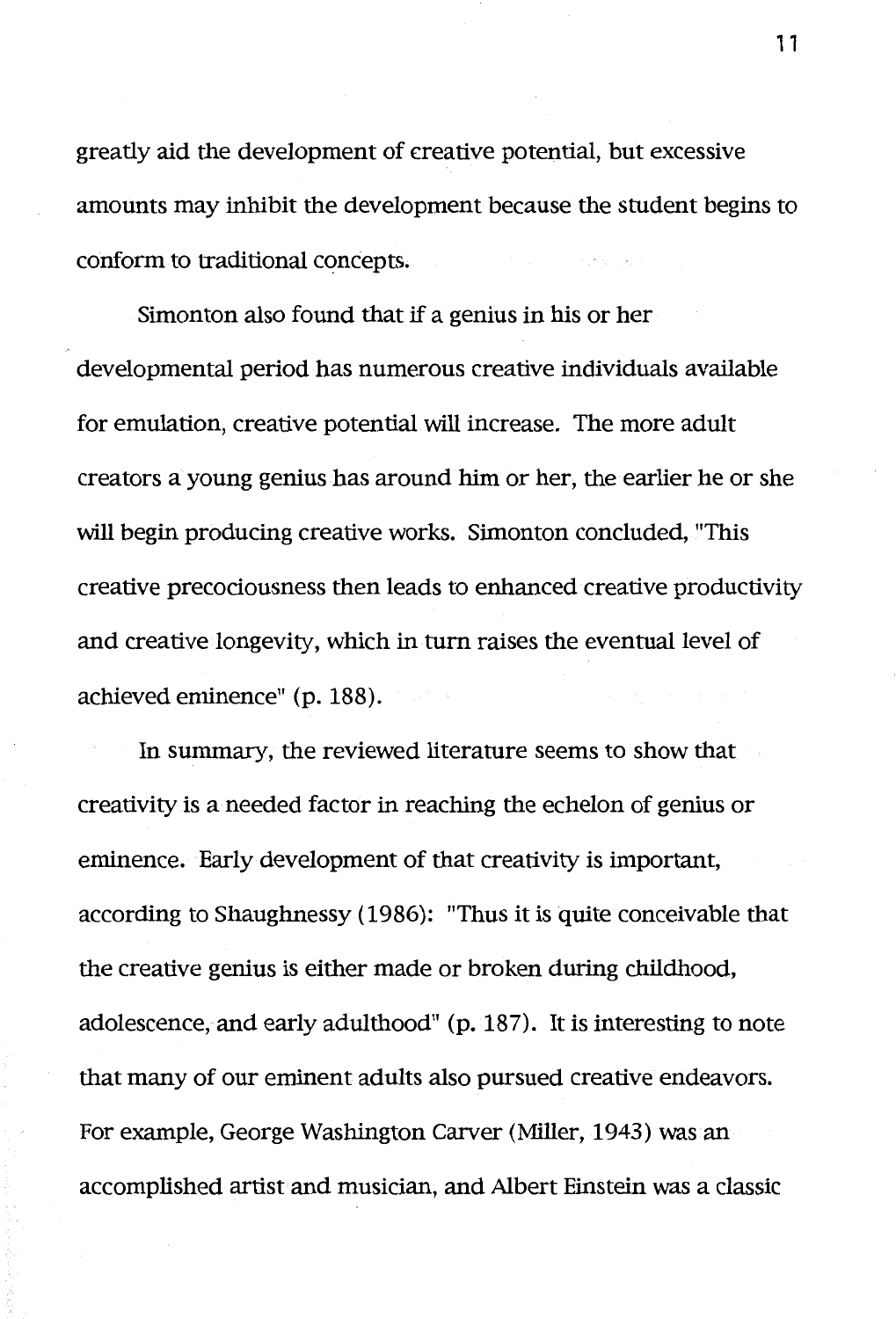violinist. Since the reviewed literature indicated that creative development tends to rely on the influence of teachers, parents or others early in a person's development, that environment becomes an integral condition. This topic is addressed in the next section. The Influences of Environment on Attainment of Eminence

Environment has been shown to have a profound effect upon the contributions of productive adults. The environmental factors which appear to play roles in increasing productivity include experiences, resources, birth order and·other elements. Thus, as Csikszentmihalyi and Csikszentmihalyi (1993) have warned us "... it would seem wise to learn more about how a child's environment can provide the stimulation and the emotional support that are required for the cultivation of both happiness and creativity" (p. 198).

Simonton (1984) emphasized the importance of environmental influences in his discussion of the psychological debate on the nature-nurture controversy. Simonton did not feel that most psychologists today would defend either the nature or nurture issue, but he did agree that human behavior is a function of both. He contended, however, that this is not the important question and that we should rather be concerned with "... how nature and nurture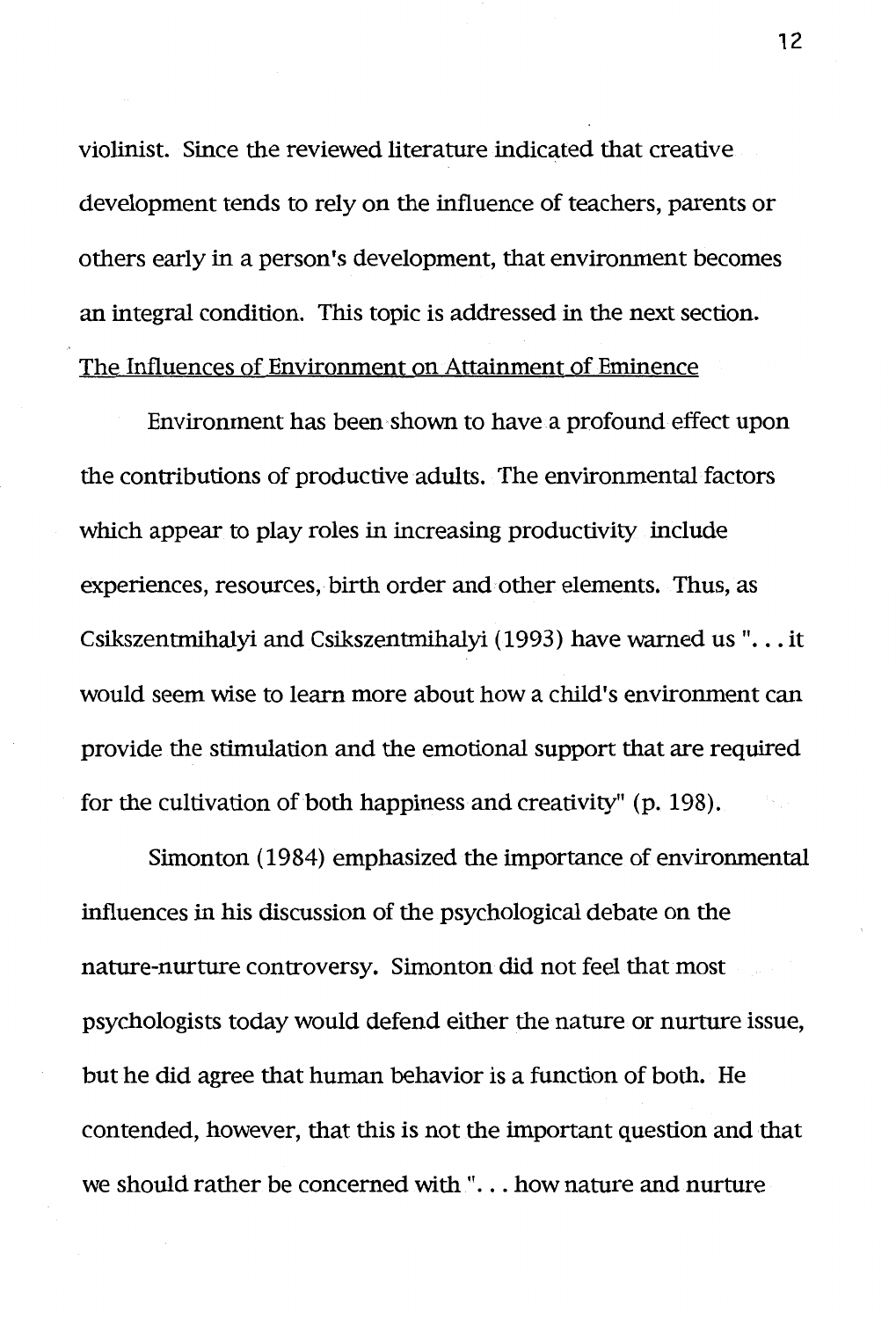interact and what is their relative importance in forming human character" (p. 25).

One way to answer this question is to examine factors that affect the early development of geniuses. Cox, Galton, and the Goertzels ( 1962) studied the childhoods of famous adults and found that most came from the upper classes, middle class business or professional homes. Simonton (1984) investigated.this factor by concentrating on the three characteristics that have been most thoroughly studied: birth order, orphanhood and family heritage. Thus it would appear that family environments can affect the attainment of eminence.

## Family influences.

A family affects the lives of each of its members. Part of this influence is due to genes and some to interaction (Simonton 1984). Positive influences that foster greatness need to be examined in order to use that information to benefit our children. The reviewed literature shows us that the family is very important for a variety of reasons.

Willie (1981) stated that, until the age of 21, the ideal scholar is nurtured, supported and protected in a family. "It would appear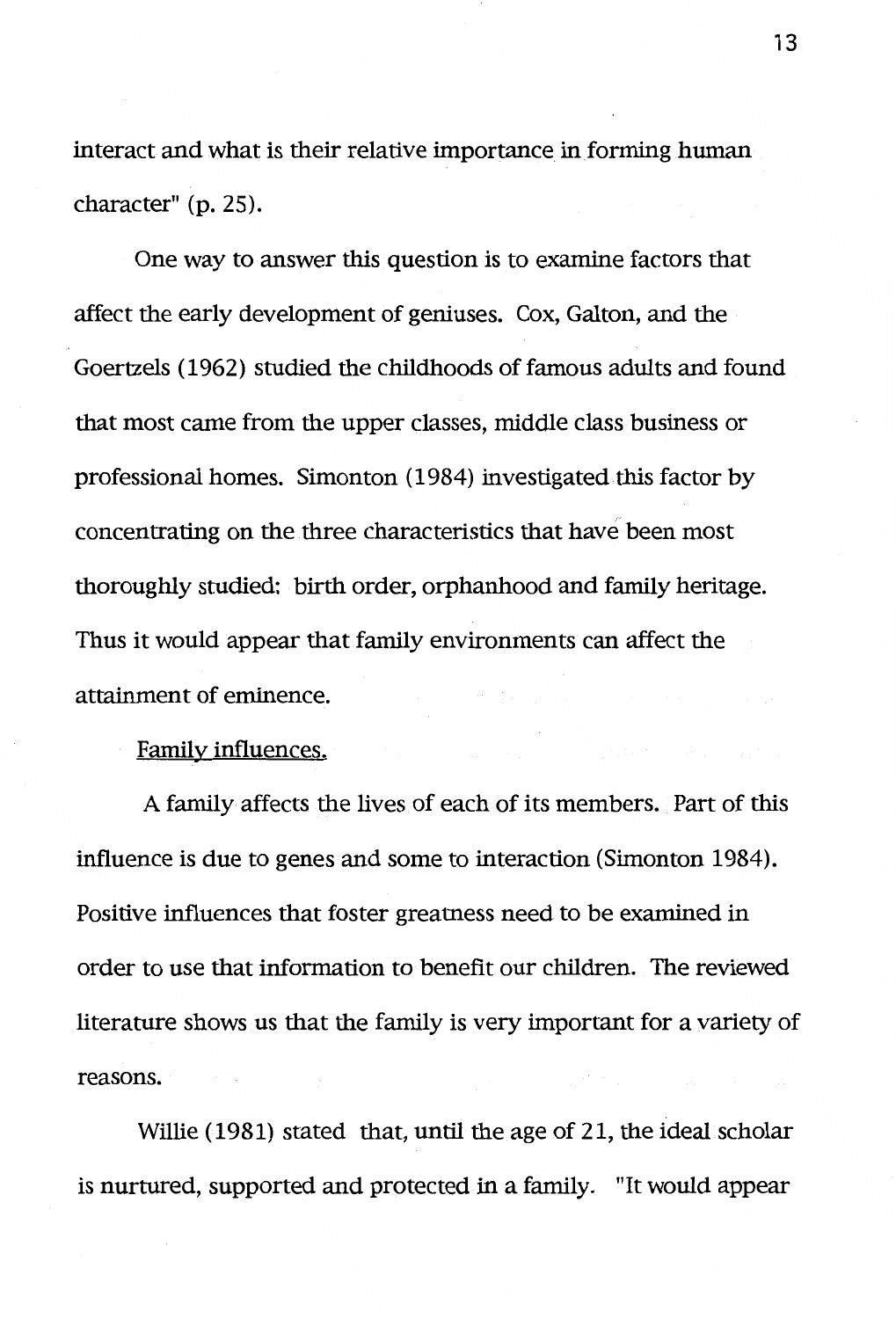that two full decades of nurturance, support, and unconditional love are necessary to prepare one for a scholarly career of independent inquiry, creative synthesis, and conceptual analysis" (p. 52).

Albert (1978) discovered in his research that the creative student and the achieving student usually come from different types of families. He found that the competent, achieving child appears to come from a conventional family that is more harmonious, serious, structured, and better organized than the creative child's family.

In his research on the relationship of family position to the attainment of eminence, Albert (1980) found that most eminent persons are the first or only sons of above average families, socially, economically and educationally. He dispelled the influence of birth order but stated that "special,family position" explains this concept better. According to Albert, the high achiever was treated as 'special' in the family early in his development.

Albert (1978) also was convinced of the importance of familial influence in regard to its effect on the achievement of eminence:

In the main, given sufficient cognitive ability, what leads from competence to creativity is a series of early family and extrafamily experiences that permit intellectual and personal

14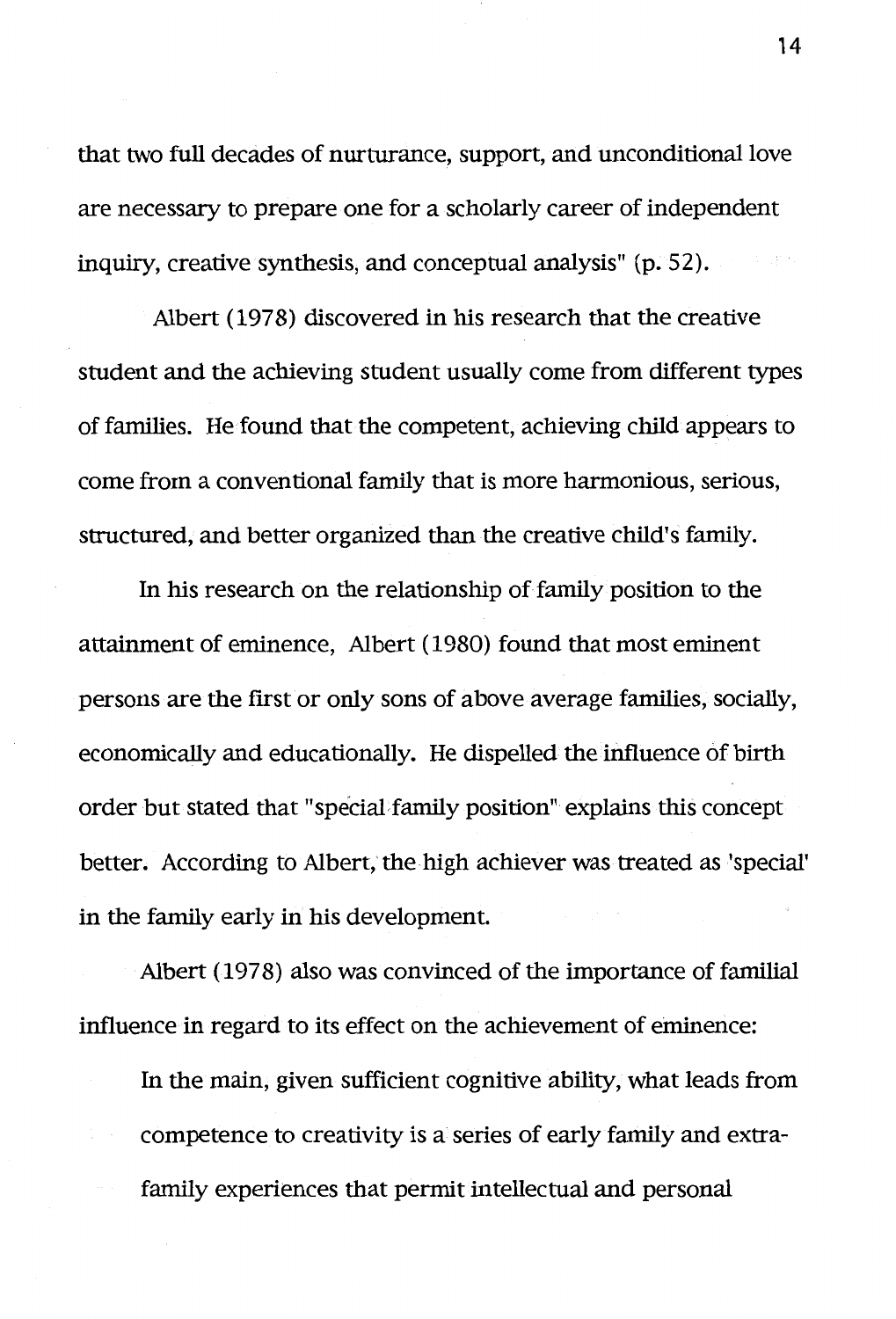growth and continue to sharpen the cognitive skills and motivational drives of the child. (p. 203)

Goertzel and Goertzel ( 1962) in their study of eminent persons, described the emotional and intellectual climate of the childhoods of those people. They concluded that virtually every subject had at least one parent who showed a high degree of commitment, ability, or emotional intensity.

According to Howe (1993), we have learned from the early lives of individuals that there are two ways a family can have an effect on the ability of their children to excel. First, pressures can be intense in families which contain child prodigies. Second, the majority of the prodigies come from families in which one of the parents was educated and enthusiastic about education. However, he also raises the question as to  $\cdot \cdot \cdot$ ... whether it is possible for a child growing up in a family that provides few opportunities to learn and little encouragement to become a prodigy" (p. 89).

Simonton ( 1984) sought to answer the question: Why does there seem to be so many geniuses clustered in a family, if it is not due to heredity? His answer was that it is an example of role modeling and emulation. Family members or generations may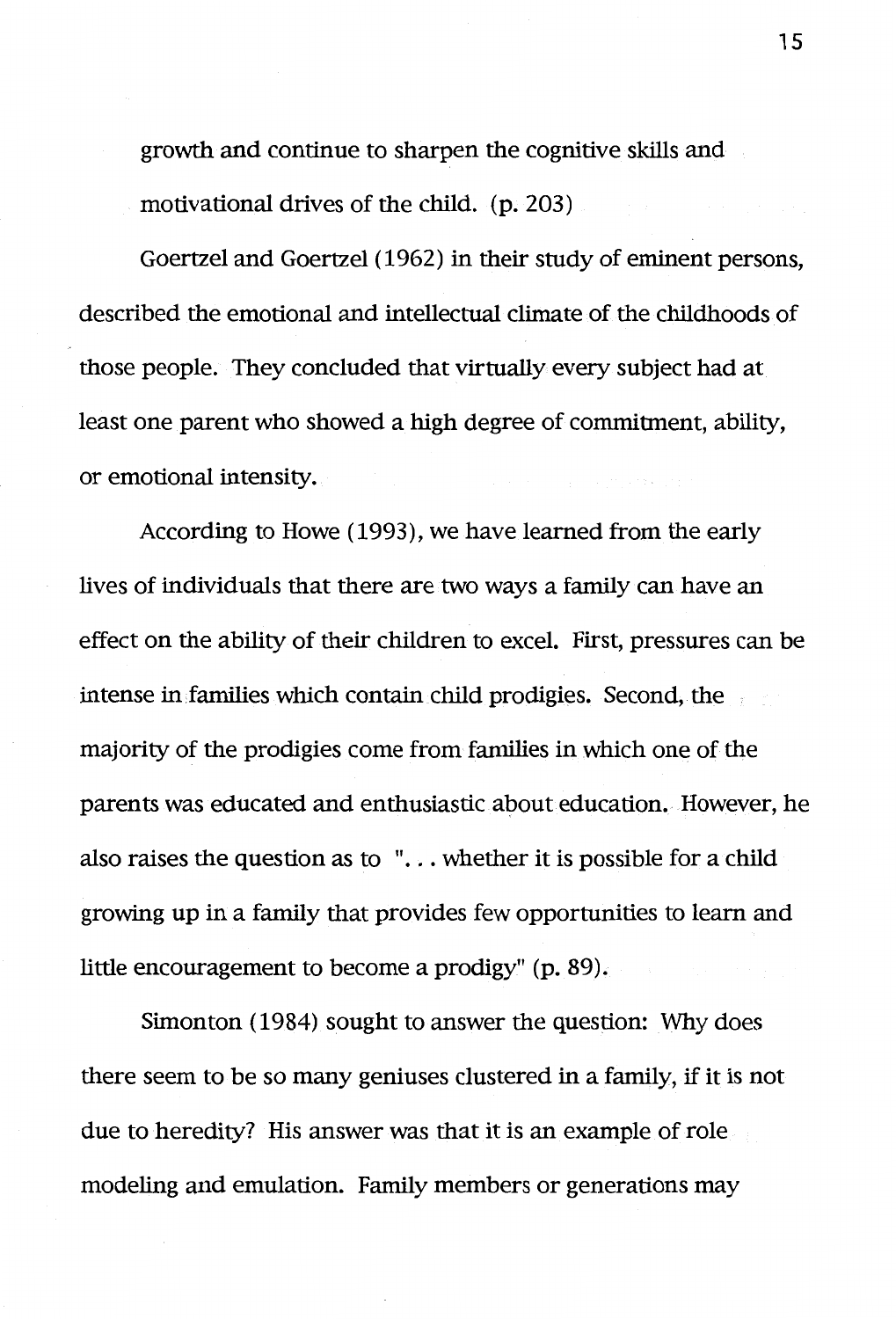imitate, be stimulated by or react to these readily available role models. Simonton found that, in one study, 82 percent of the famous persons studied were exposed to many adults early in life and 63 percent were exposed to eminent persons at an early age. Such facts suggested to him that, ". . . the availability of creative role models may be essential to the development of genius" (p. 35).

Mihaly Csikszentmihalyi and Isabella Csikszentmihalyi, in their paper "Family Influences on the Development of Giftedness" (1993), focused on the role of motivation in the development of talent and how the families helped the development of that motivation. They found· that in order for a person to make a creative contribution he or she must have great curiosity and perseverance: " ... there is evidence that the early environment of gifted persons, especially their relationship with their families, has unique characteristics that may account for their unusual intrinsic motivation" (p. 189). The Csikszentmihalyis also asserted that the optimal family environment that will promote creative motivation is one that provides stimulation and support. In addition they raised the question: How will the modem one-parent families provide this stimulation and support?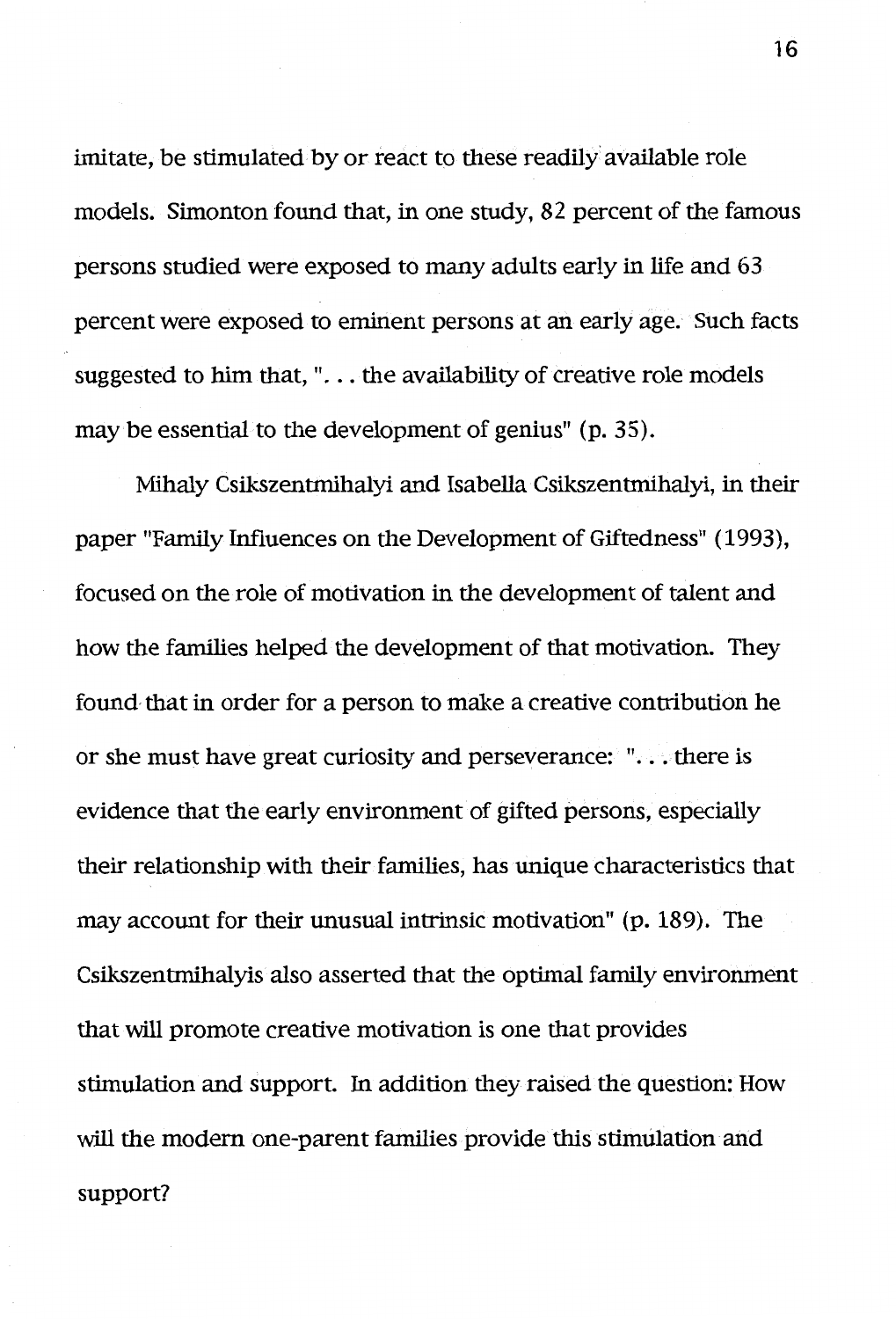Wallace and Walberg (1987) studied the childhood environments of forty-two eminent essayists in history. Their findings showed that over half received encouragement from their parents, including high expectations of conduct, and 95% were permitted to explore. They found that 84% of the essayists also received encouragement by others. According to Wallace and Walberg (1987), "The persistence of certain family and school conditions suggests a pattern of supportive environmental influence during the essayists' childhoods." (p. 68)

In summary, the literature shows that a majority of eminent persons were influenced by family. According to Radford (1990), "... the effect of parents on their children lie in the unique environment they provide for each child" (p. 149). Even though these environments are all vastly different in each family, Albert (1980), tells us that these environments are, " $\ldots$  facilitating because they identify relatively early and capitalize on the particular talents of the child" (p. 93).

It also can be noted that many of our eminent adults come from famous families (Goertzel, 1962). The.most notable case is

17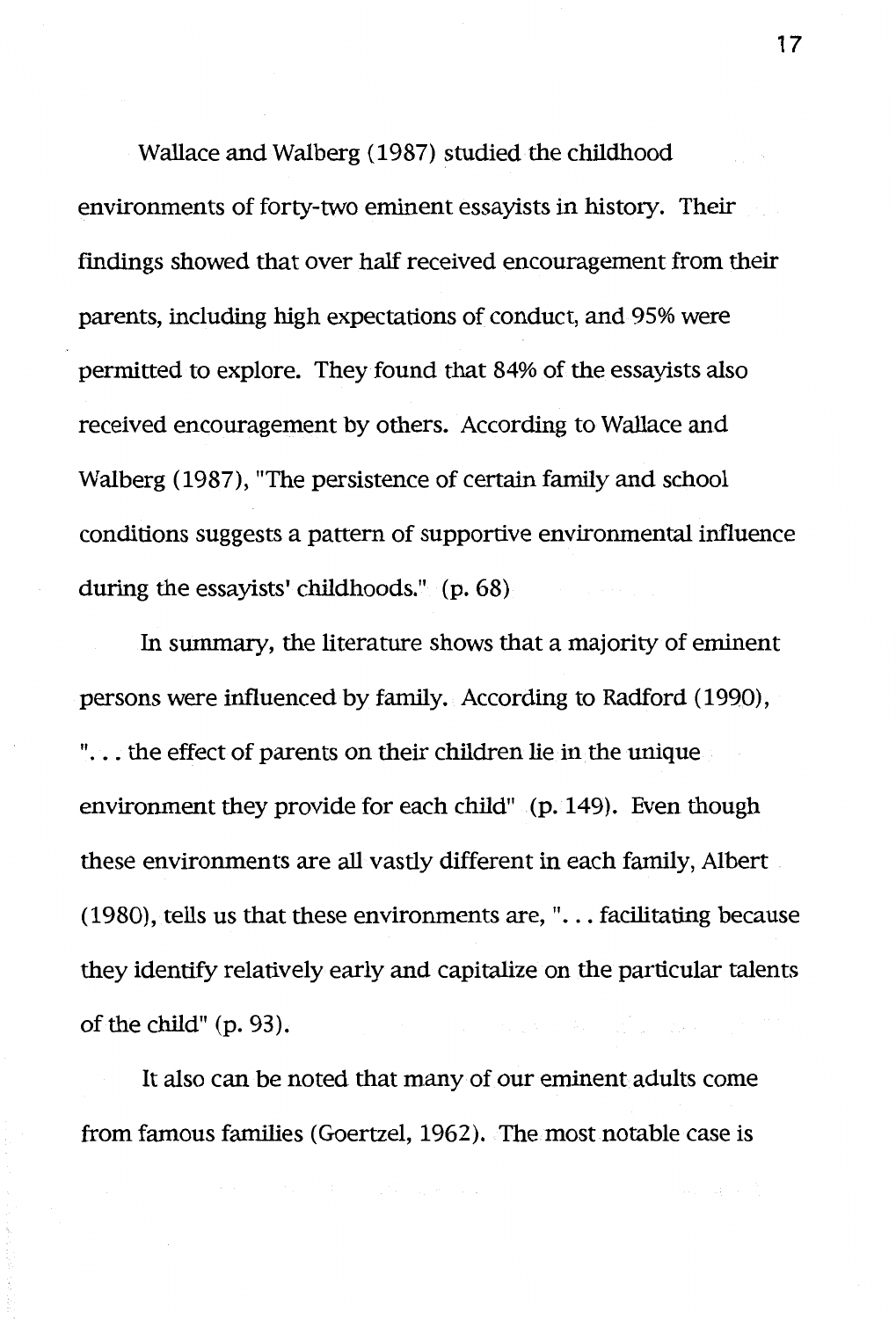Johann Sebastian Bach who came from a family that had produced professional musicians for many generations. According to Simonton (1984), "Galton counted at least 20 eminent Bachs, 57 important enough to appear in dictionaries of musicians, and well over a hundred having some musical interest or talent" (p. 31).

## Teacher influences.

If we agree with Howe  $(1993)$  that "... most children are prevented by lack of opportunities and encouragement from achieving more than a small proportion of the thing that all children are born capable of mastering" (p. 89), then we must find opportunities and encouragement for all children so that they may achieve. Many such opportunities and encouragement could be a set provided by teachers or other significant adults.

Strykowski and Walberg (1983) provided information on the importance of adult influence in their study of psychological traits and childhood environments of eminent writers. They stated in their findings: "Forty-five percent were encouraged by their mothers; 59 percent were encouraged by their fathers; 83 percent were encouraged by teachers; 93 percent were encouraged by others" (p. 105). The large percentage of the eminent writers who reported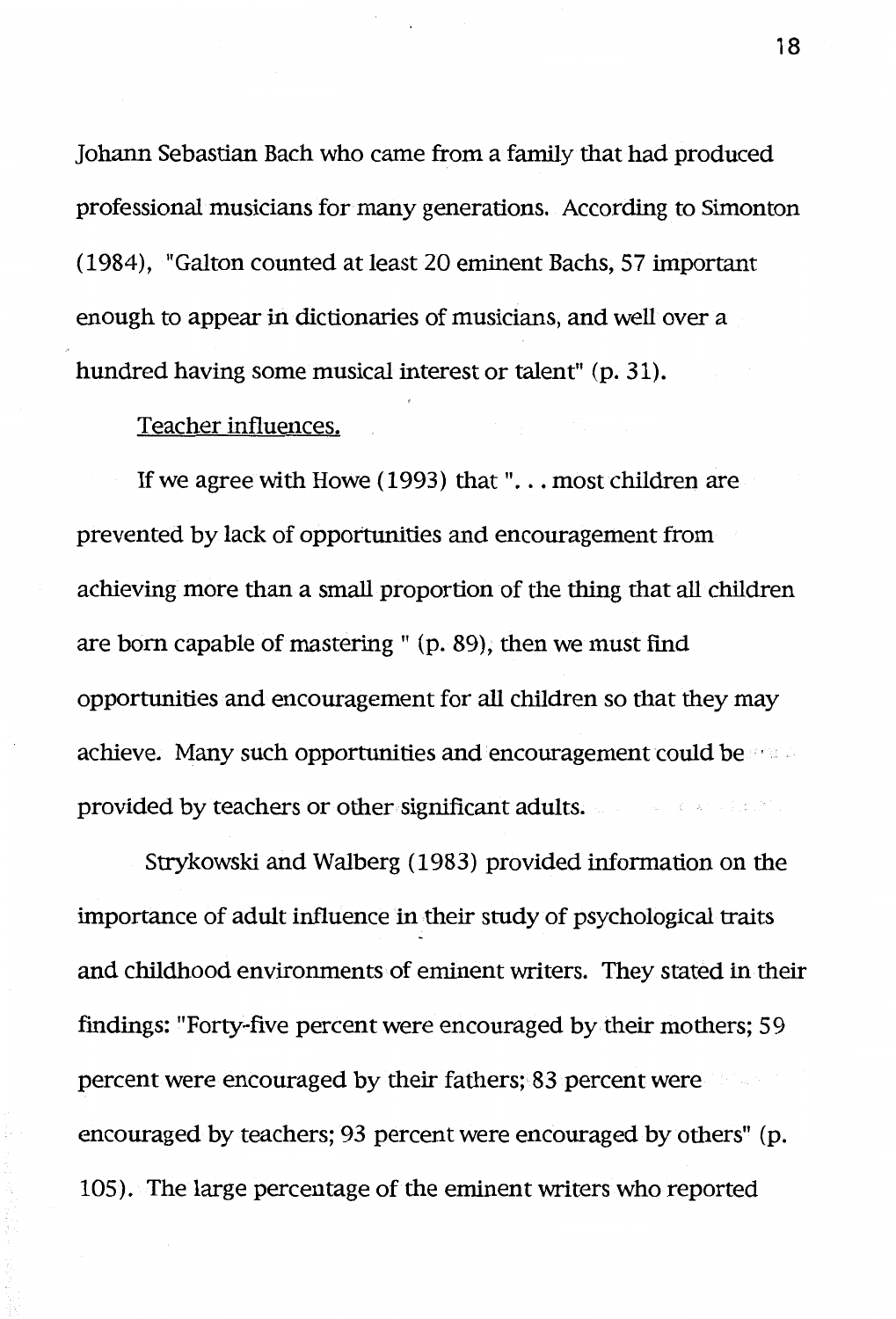being encouraged by teachers is especially interesting to note.

Walberg (1981), in his study of childhood traits and environmental conditions of highly eminent adults, found fourteen intercorrelated traits of eminent persons: eminence percentile, fluid, concentrated, persevering, empirical, versatile, solid, challenging, introverted, neurotic, opportunistic, firm, popular, and vitality. One of the findings of this study showed that only slightly more than half of the 200 men studied had been encouraged by parents, but a solid majority had been encouraged by teachers and other adults.

Roeder (1982) conducted case studies of six gifted and productive youths to search for the special environmental conditions that accompanied their productivity. Three of those cases presented insights on the importance of a teacher in their early development. Craig, one of the selected youths, stated that if his Talented and Gifted Coordinator would not have come along, he wouldn't have thought about all those new ideas. Julie, another youth, called her ninth grade biology teacher her 'mentor'. She said that this teacher made the most difference in her life by making her more curious and showing her ways to explore that curiosity. Aaron, a third youth, shared that third grade was a turning point in his life because his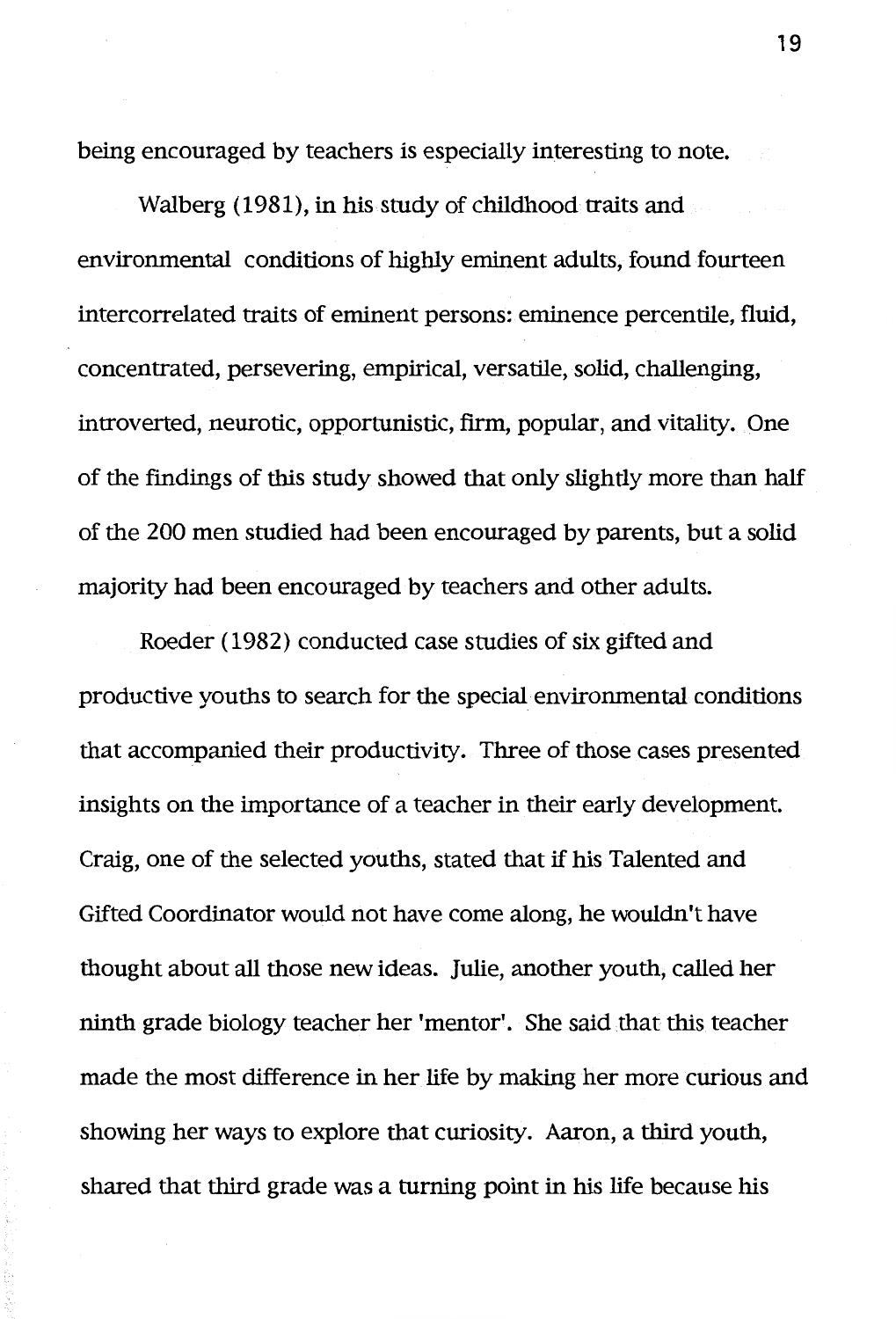teacher challenged him by being flexible in adapting to his special needs. These case studies seem to indicate that teachers do have a positive impact and that some of this impact is based on encouraging student exploration while learning. In Roeder's·(1982) words, "Teachers can enhance opportunities for the development of creativity by assuring the students that being different in thoughts and actions is not only okay, but is in fact terrific" (p. 28).

Emerick (1992) studied gifted underachievers and the factors which influenced the reversal of their underachievement pattern. An analysis of questionnaire responses and interview data revealed six factors: (a) out-of-school activities, (b) parents, (c) the class, (d) goals associated with grades, ( e) the teacher, and (f) self. The teacher and self were identified by all subjects as primary in importance.

Subotnik (1993) studied Hunter School for the Gifted, New York City, to investigate its graduates apparent lack of attainment of eminence in adulthood. She identified the following variables necessary to achieve eminence: (a) personality, which includes a drive to exercise one's talent and to convince other that creativity has been exhibited, (b) special proclivity for a field of study or career, (c) a receptive culture and time in history, (d) access to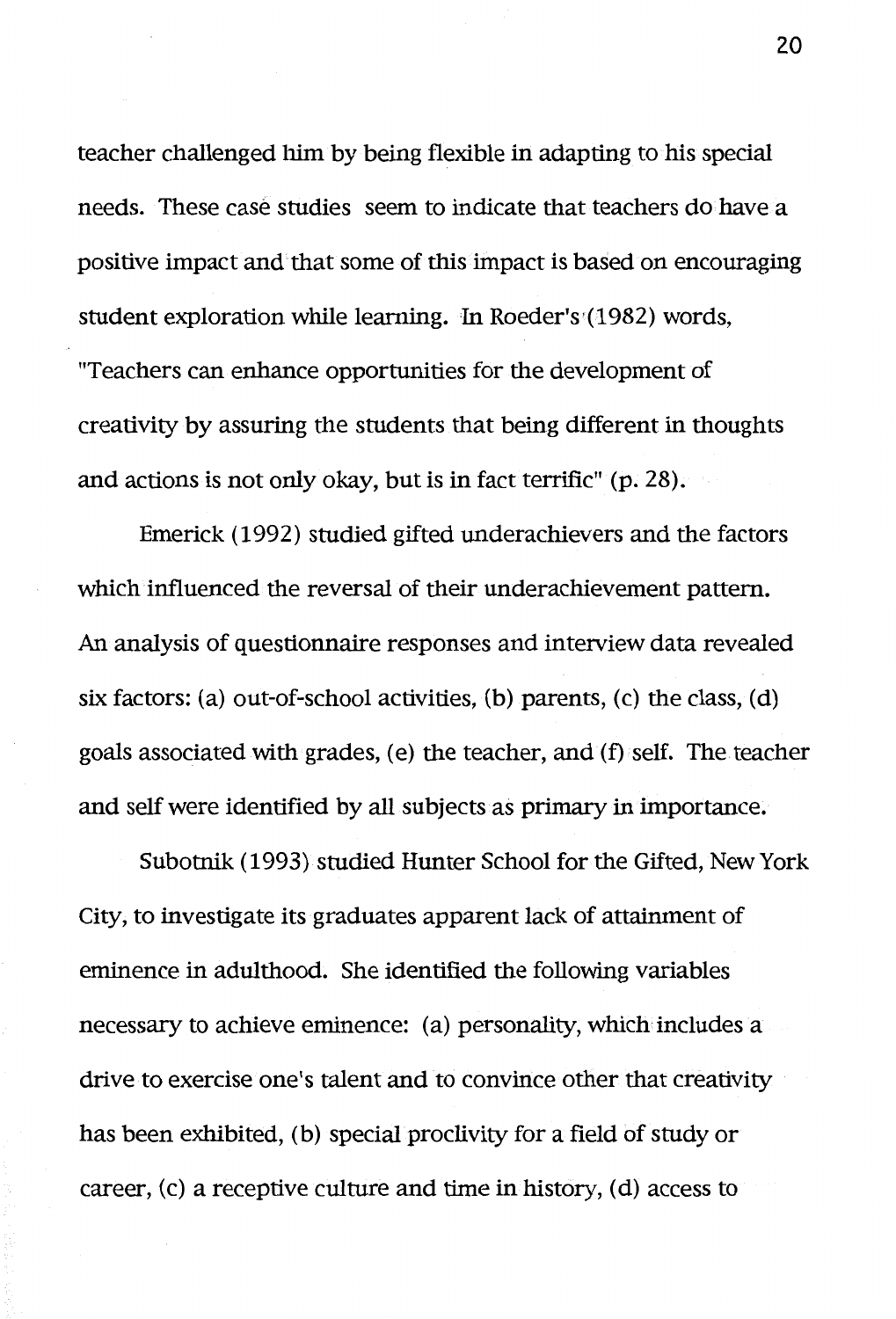mentors and other resources, and (e) family tradition and value.

Subotnik (1992) interviewed Curt Dempster, a progenitor of modern American theatre. She asked Dempster when he recognized his interest in arts. Dempster replied, "A teacher I had  $\ldots$  recognized my talent in writing and painting as well as my connection to nature. The teacher gave me a book of paintings by Dutch masters. I was stunned with this whole world of creation ... " 第二十五百五十五十五十六十五 李家村 (p. 286).

Walberg and Wynne (1993), in their published works, discuss how educators can encourage activities that were displayed by eminent adults. One is to provide support and criticism. Eminent adults, they stated, benefit from both strong support and significant criticism. "Accomplished people can rarely succeed without being stimulated by creations of others and conversations with colleagues. They need to engage and enlist colleagues, allies, helpers, and supporters who may have conflicting visions" (p. 30).

Chicago and Minnesota researchers (Goertzel, 1962) found that teachers are likely to prefer the child who has a high intelligence and low creative ability. Such children are regarded as being· serious, ambitious and promising. The literature has shown, however, that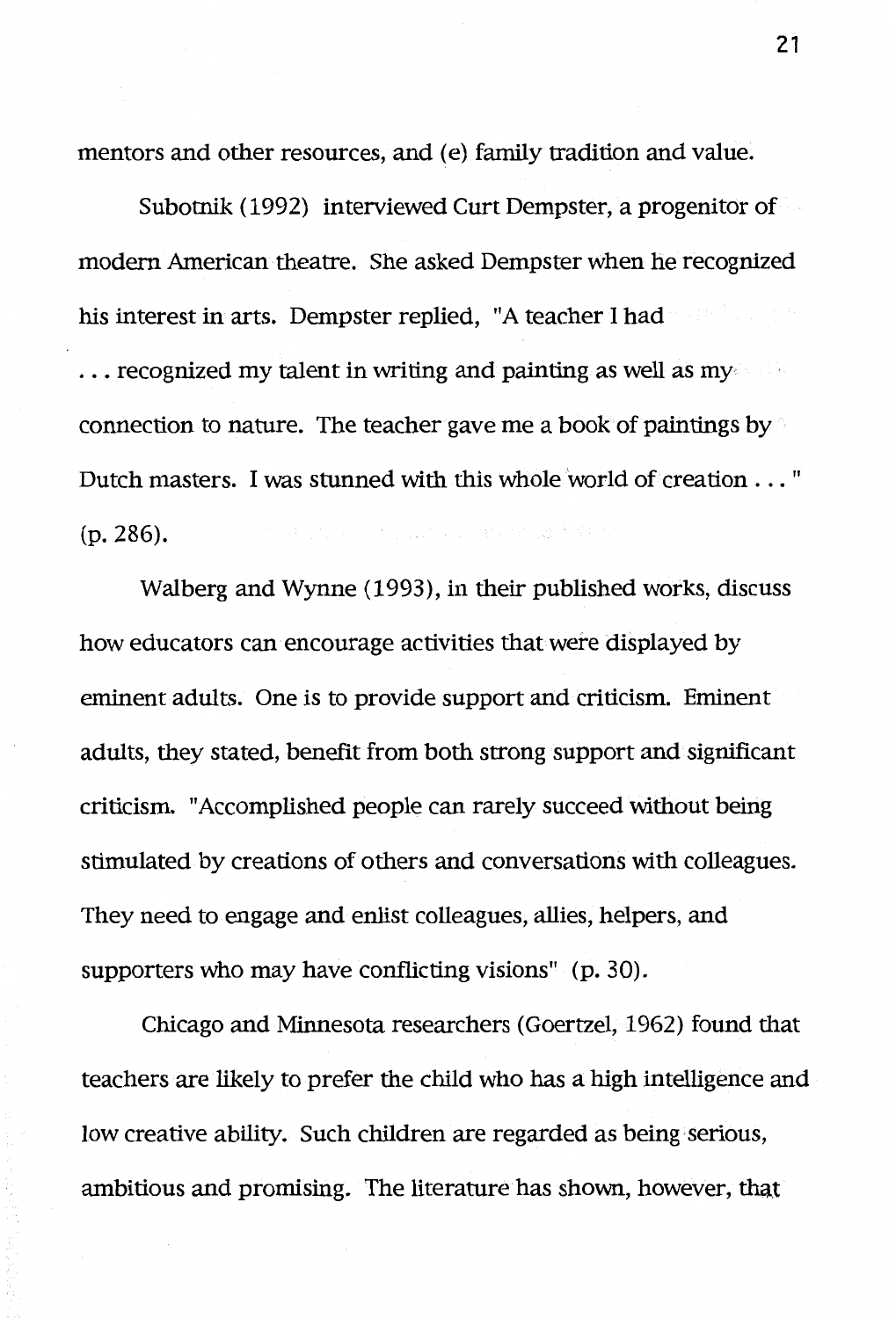our most productive adults have high creativity (Simonton 1978). Therefore, it seems that teachers need to develop the potential of all, but especially those students who have high creative ability.

There are many examples of teacher influence on gifted people to be found in the literature. Therefore, as Roeder ( 1982) suggests, teachers must realize the tremendous positive impact they have on the creative/productive development of gifted students.

## Conclusions and Recommendations

Many researchers have investigated why some gifted become eminent and others do not. Most have found that the potential genius should have access to numerous role models very early in life. That role model may be a family member, teacher or other significant person. According to Simonton (1978), "Without such role models, the genius may have a lower probability of being precocious, and such precociousness is apparently essential to creative productivity and longevity in adulthood" (p. 193).

Wallace and Walberg ( 1987) advise us, "Educators and parents have a responsibility to provide the conditions that foster excellence" (p. 65). The reviewed literature indicates that these conditions would include the opportunity to develop creativity and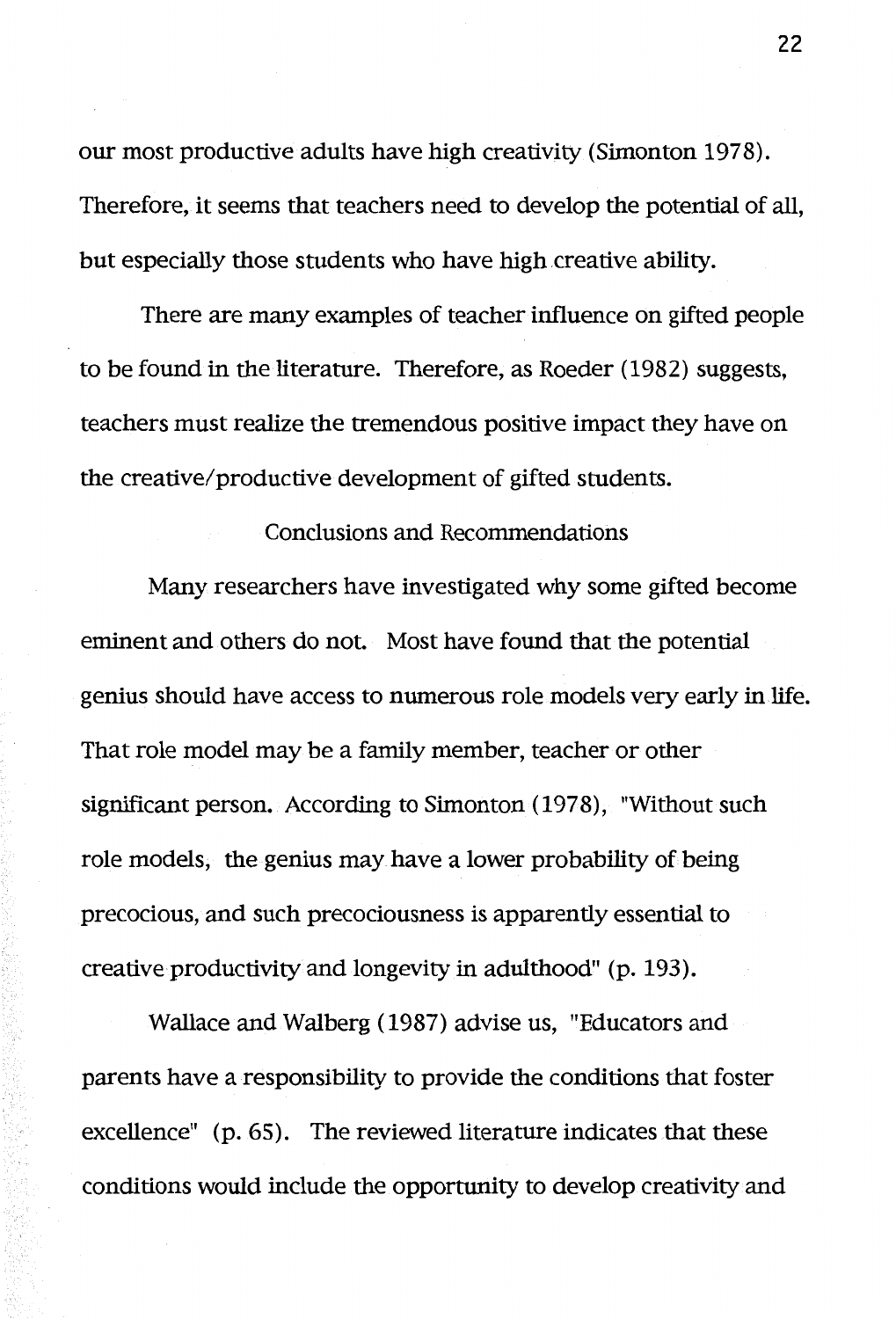the support of significant adults. The potential genius/person of eminence must have exposure to role models, supportive parents or caring teachers in order to fully develop his or her talents.

A child who has a talent, a gift or is highly intelligent must first be identified in order to develop his or her potential. That recognition must come from a parent, teacher or other interested adult. Once the gift is identified, then adult influence may begin. Identification and influence must be accomplished by a significant adult, who may be a family member, teacher or mentor.

Many children who come from stimulating environments have their gift or talent informally identified early in their childhood by an adult. Influence in the form of lessons, visits to museums, advanced academia, stimulation by other gifted people, usually begins by the time the child enters school. However, for those students who come from disadvantaged homes or environments that do not fully aid the child in realizing his or her potential, a person outside the family environment must take the responsibility for identification and/or influence. Our schools and our teachers must recognize the talents and gifts of students at an early age and they must become aware that such recognition is not based only on high

**23**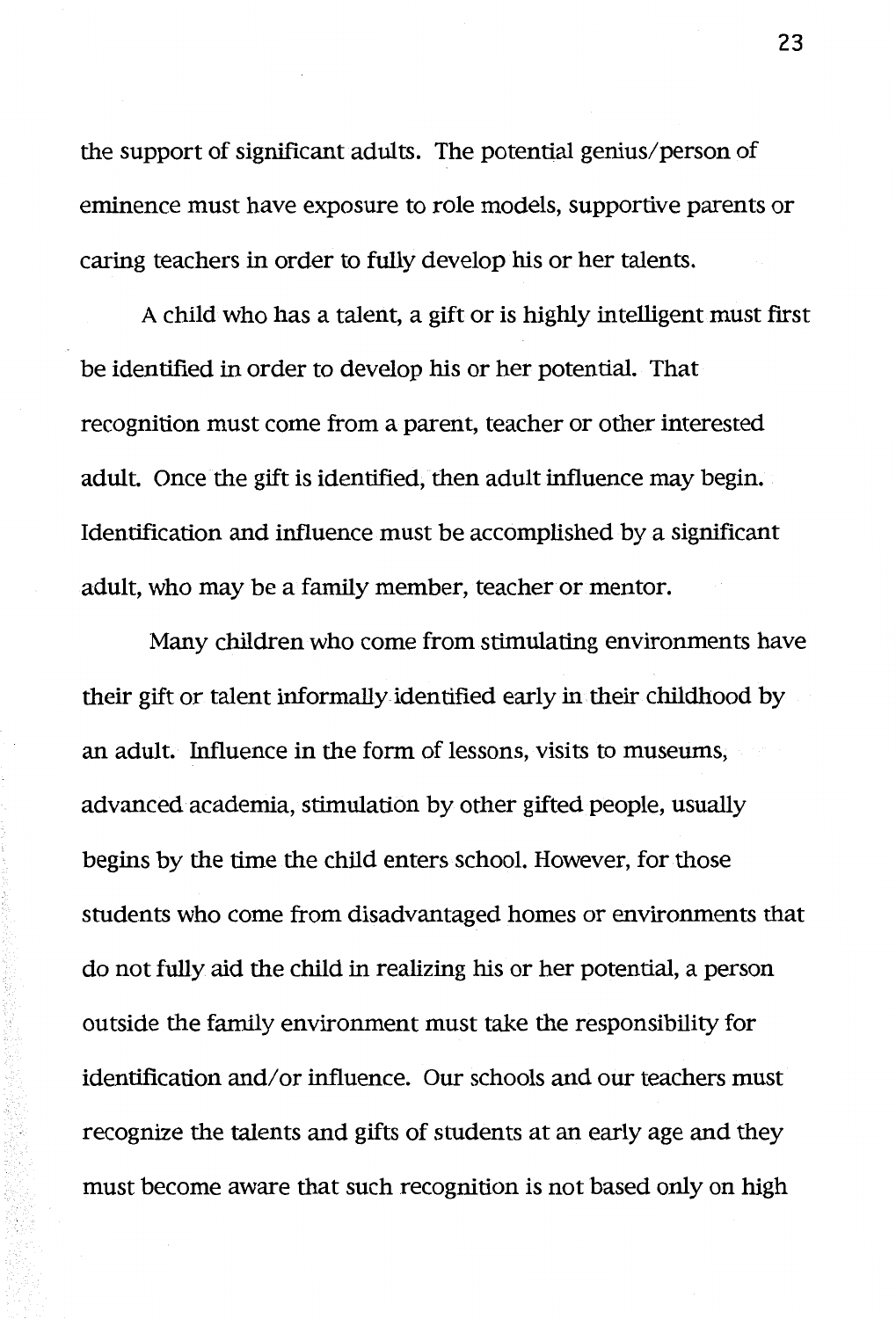intelligence. Such restrictive practice easily become a barrier to highly creative children.

This literature review has demonstrated the importance of creativity in the pursuit of high achievement and accomplishment. School and teachers must learn to do a better job of recognizing and developing creativity if our society is to produce eminent adults.

Therefore, it is important that all teachers should assume the responsibility for influencing gifted children by maximizing the availability of resources to them. This is especially true of teachers of the gifted and talented, who must take such a role seriously. They must fully understand the importance of providing adult resources in order to create an opportunity for our gifted and talented students to reach their full potential. In that way, perhaps, they can then embark on the road to successful achievement and eminence.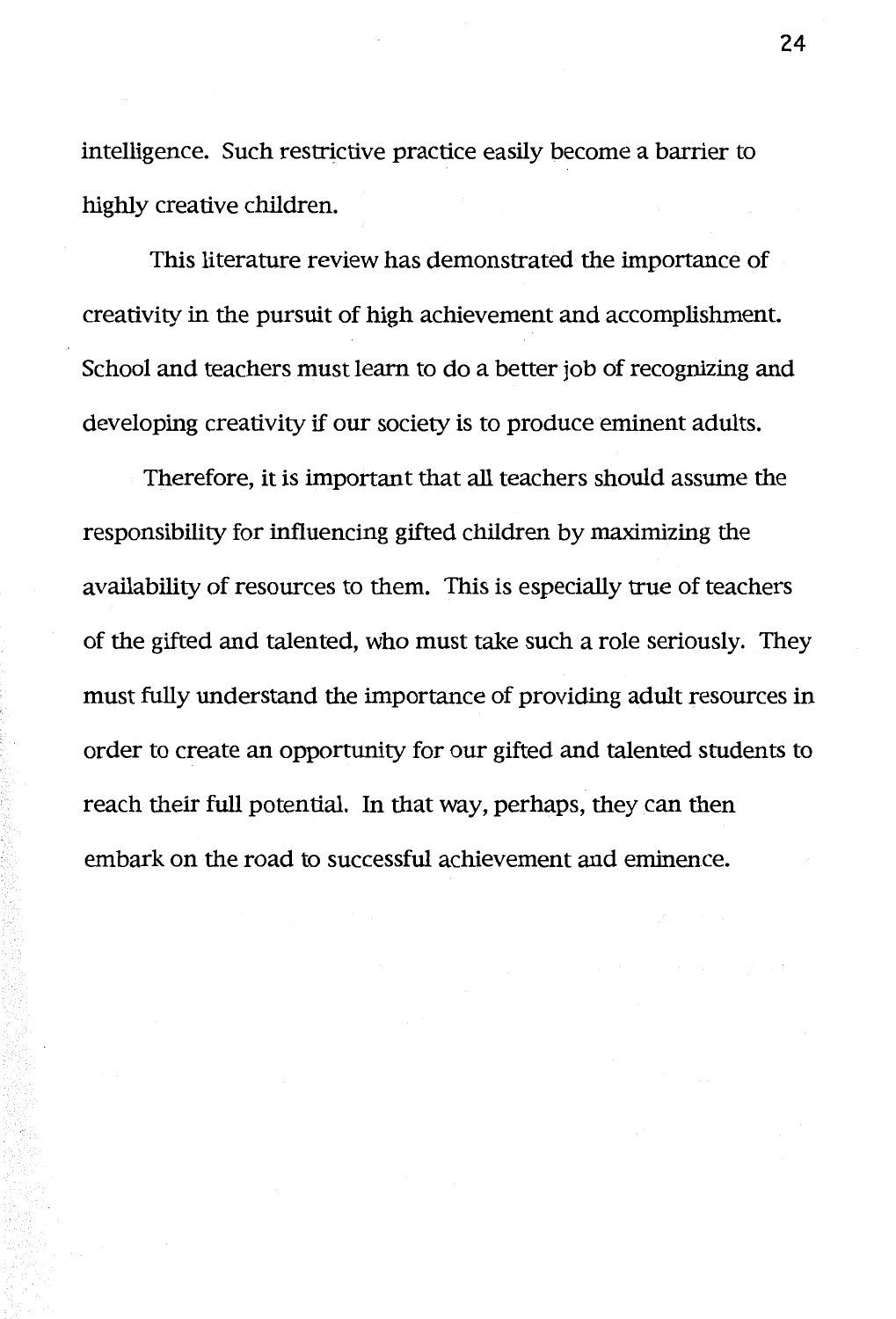#### References

- Albert, R. (1978). Observations and suggestions regarding giftedness, familial influence and the achievement of eminence. Gifted Child\_ Quarterly. 22,(2), 201-211.
- Albert, R. ( 1980). Family positions and the attainment of eminence; a study of special family positions and special family experiences. Gifted Child Quarterly. 24, (2) ,87-95.
- Arieti, Salvano (1993). Creativity. (pp. 312-359). New York, HarperCollins.
- Csikszentmihalyi, M., & Csikszentmihalyi, I. (1993). Family influences on the development of giftedness. In Ciba Foundation Symposium (pp. 187-207). Chinchester: John Wiley and Sons.

Cuny, H. (1962). Albert Einstein the man and his theories.

Greenwich, Connecticut: Fawcett Publications.

- Emerick, L. (1992). Academic underachievers among the gifted: students' perceptions of factors that reverse the pattern. Gifted Child Quarterly, 36 (3), 140-146.
- Gardner, H. (1993). The relationship between early giftedness and later achievement. In Ciba Foundation Symposium (pp. 175-206). Chinchester: John Wiley and Sons.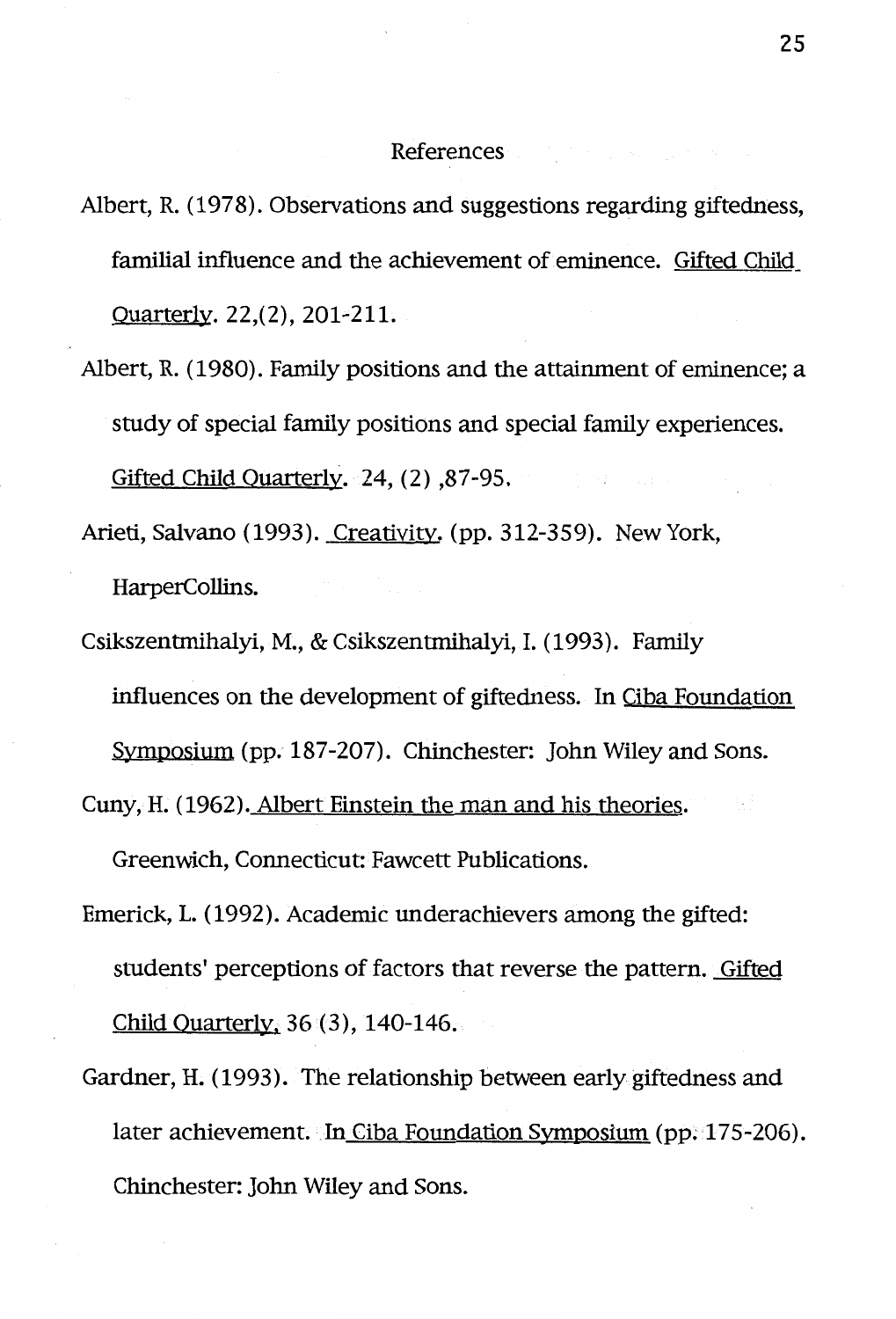- Goertzel, V., & Goertzel, M. (1962). Cradles of eminence. Boston: Little, Brown and Company.
- Howe, M. (1993). The early lives of child prodigies. In Ciba Foundation Symposium (pp. 85-105). Chinchester: John Wiley and Sons.
- Howley, A. (1987). The symbolic role of eminence in the education of gifted students. Journal for the Education of the Gifted. 10, (2), 115-124.
- Miller, B. (1943). George Washington Carver. Grand Rapids, •Michigan: Zondervan Publishing House.
- Radford, J. (1990). Child prodigies and exceptional early achievers (pp. 27- 40, 139-177). New York: The Free Press.
- Rekdal, C. (1979). Genius, creativity and eminence. Gifted Child Quarterly. 23, (4), 837-854.
- Roeder, C. (1982). The secret ingredients in gifted children's productivity. Paper presented at Conference of the National Association for. Gifted, New Orleans.
- Shaughnessy, M. ( 1986). Mentoring the creative child, adult and prodigy: current knowledge, systems and research. Unpublished manuscript.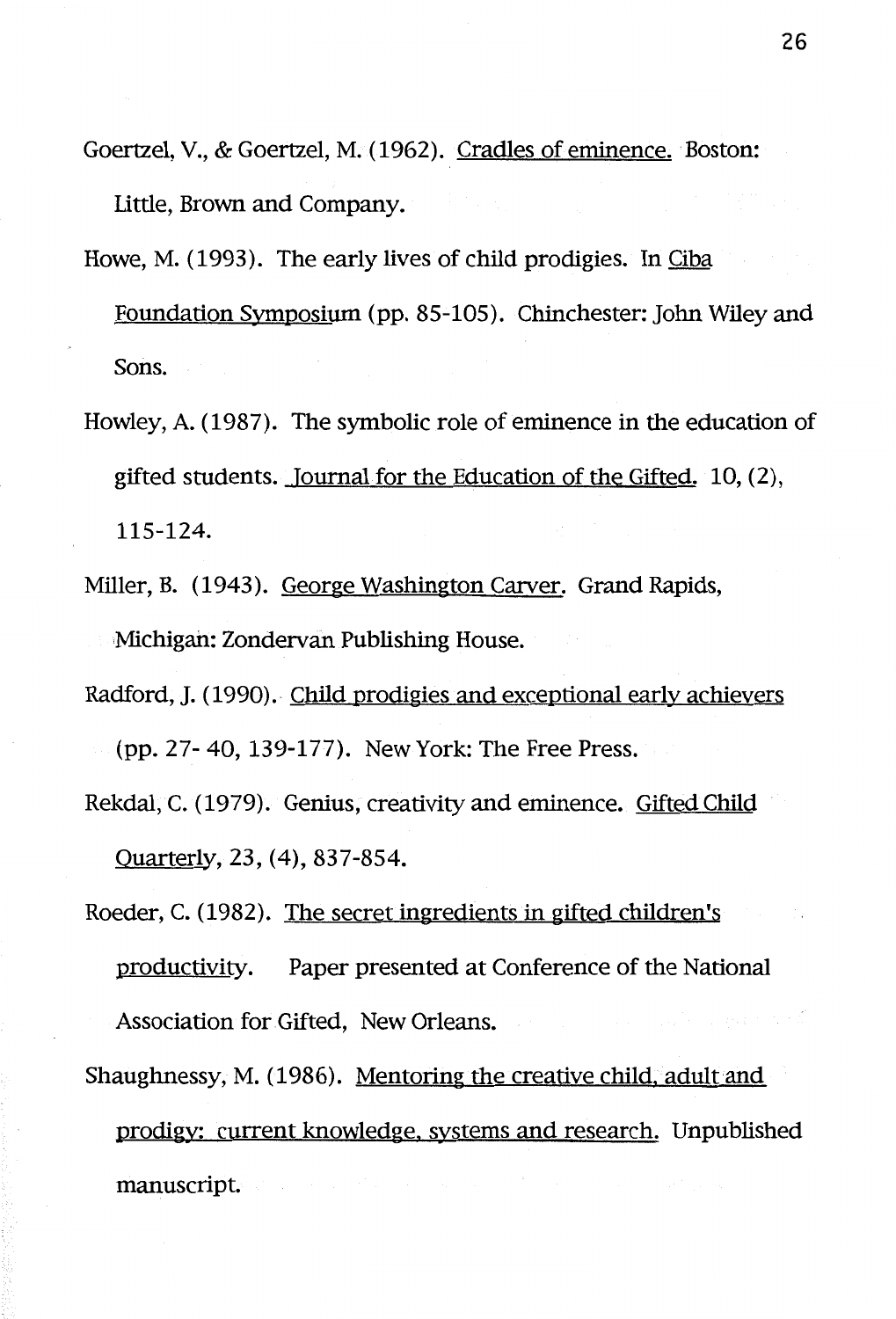Simonton, D. ( 1978). The eminent genius in history: the critical role

of creative development. Gifted Child Quarterly. 22, (2), 187-195. Simonton, D. (1978). Interdisciplinary creativity over historical time: a correlational analysis of generational fluctuation. \_Social

Behavior and Personality. 3, (2), 181-187.

- Simonton, D. (1981). Formal education, eminence, and dogmatism: the curvilinear relationship. Paper presented at the annual meeting of the American Educational Research Association, Los Angeles, CA. and the right with a series of the control
- Simonton, D. (1984). Genius, creativity, leadership. (1-37, 63-77, 134-166). London: Harvard University Press.
- Strykowski, B., & Walberg, H. (1993). Psychological traits and childhood environments of eminent writers. Roeper Review. Nov. 93 (102-105).
- Subotnik, R. (1993 ). Genius revisited. Ablex Publishing Corporation, Norwood, N.J.
- Subotnik, R. (1992). Talent developed: conversations with masters of the arts and sciences. Journal for the Education of the Gifted. 15, (3), 284-290.
- Walberg, H., Rasher, S., & Parkerson, J. (1979). Childhood and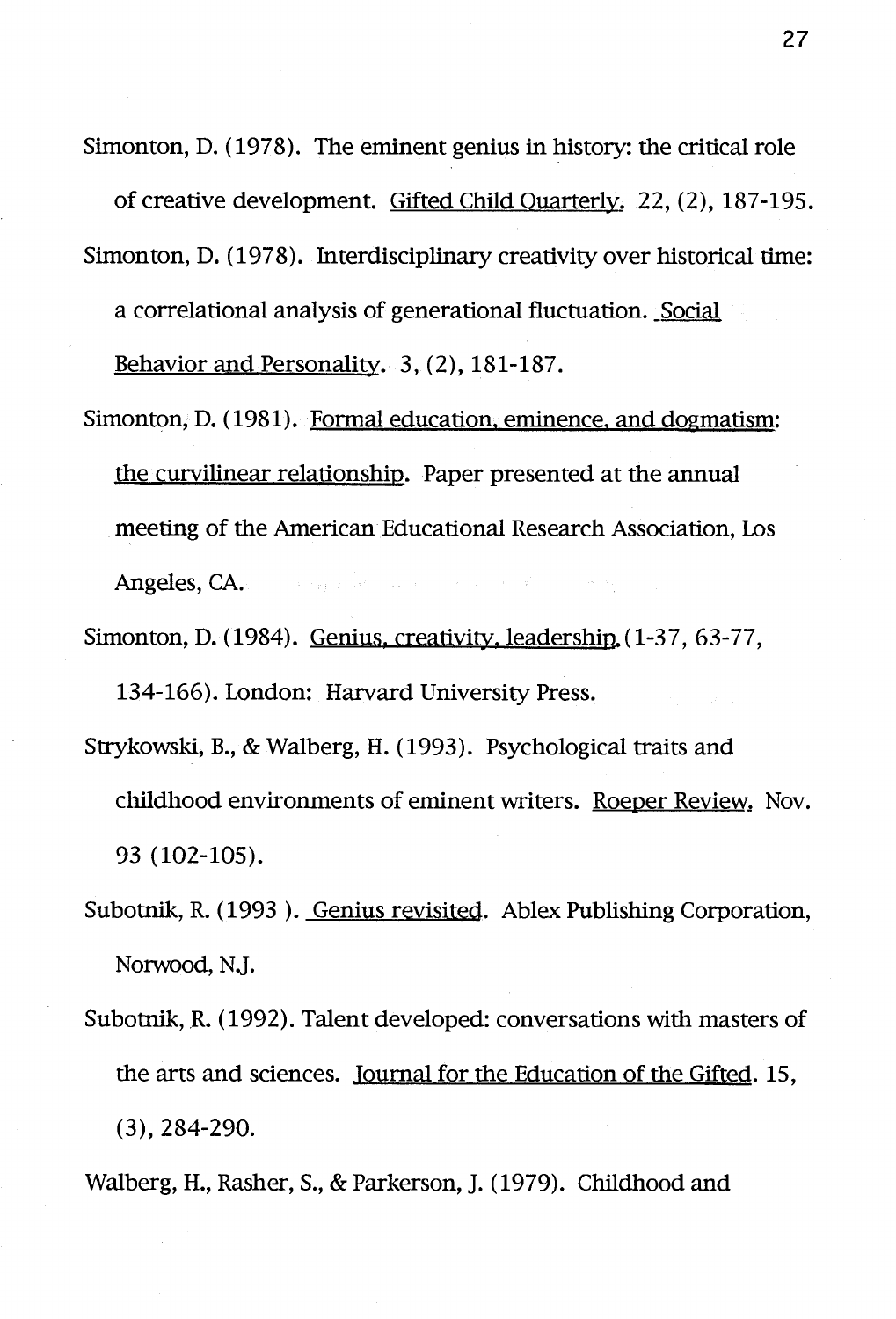eminence. Journal of Creative Behavior. 13, (4), 225-231.

Walberg, H., Tsai, S., Weinstein, T., Gabriel, C.L., Rasher, S. P.,

Rosecrans, T., Rovai, E., Ide, J., Trujillo, M., & Vukosavich, P. (1981). Childhood traits and environmental conditions of highly eminent adults. Gifted Child Quarterly. 25, (3), 103-107.

- Walberg, H., & Wynne, E. ( 1993 ). Education for eminence. Gifted Child Quarterly. 16 (6) 28-32.
- Wallace, T., & Walberg, H. (1987). Personality traits and childhood environments of eminent essayists. Gifted Child Quarterly. 31, (2), 65-69.
- Willie, C., & Greenblatt, S. (1981). The stages in a scholar's life. Unpublished paper.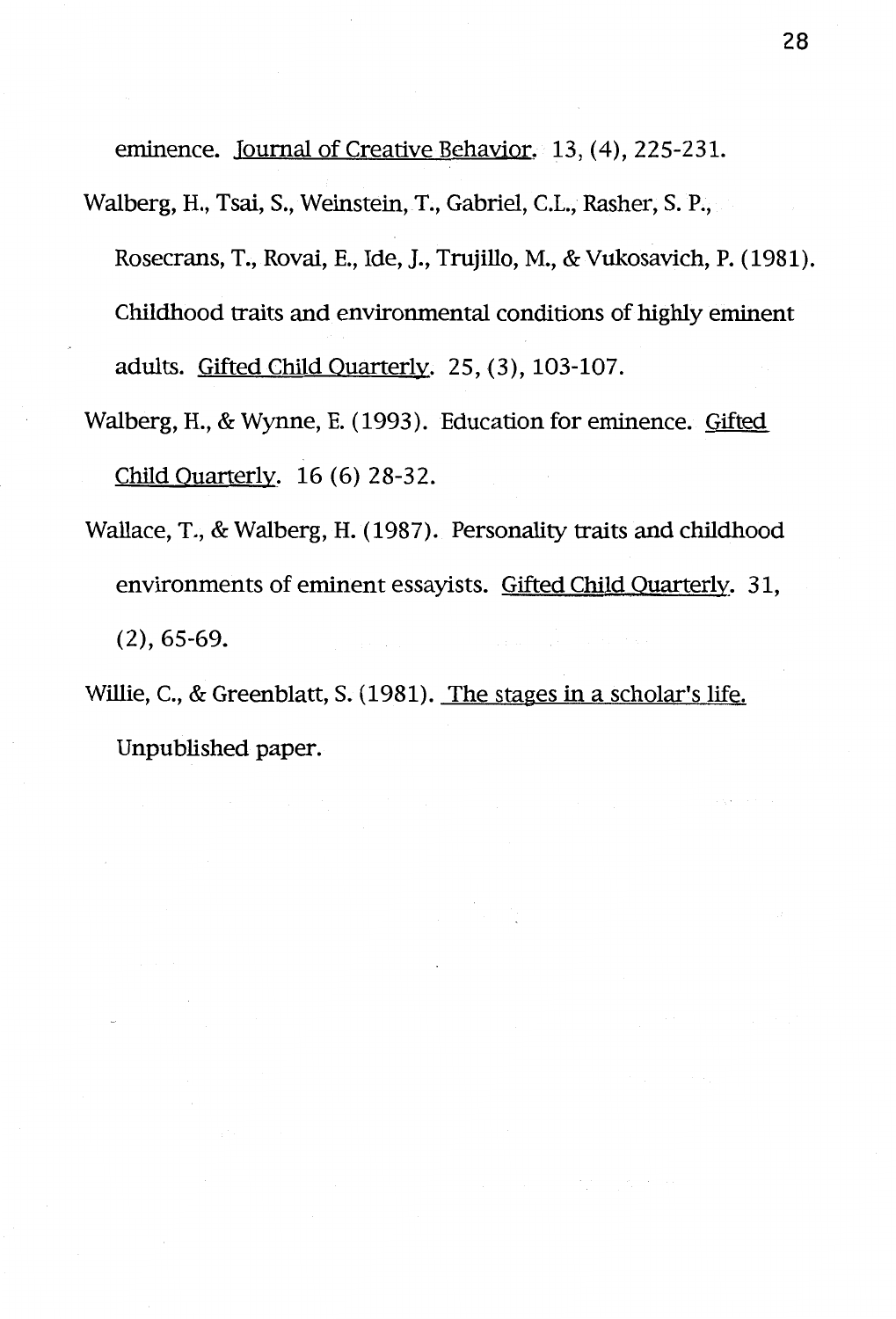Additional Sources

- Conway, J. (1992). Written by herself, autobiographies of American women: an anthology. New York: Vintage Books.
- Cox, C. (1926). Genetic Study of Genius, Vol 2. Stanford, California: Stanford University Press
- Galton, F. (1990). Memories of my life. London: Methuen and Company.
- Greene, C. (1984). Marie Curie: pioneer physicist. Chicago: Children's Press.
- Huffington, A. (1988). Picasso. New York: Avon Books.
- Kerr, B. (1985). Smart girls, gifted women. Ohio Psychology Publishing Company.
- North, S. (1958). Young Thomas Edison. Boston: Houghton Mifflin Company.
- Pendarvis, E. (1990). The abilities of gifted children. Unpublished paper.
- Simonton, D. (1978). Interdisciplinary creativity over historical time: a correlational analysis of generational fluctuation. Social Behavior and Personality. 3, (2), 181-187.
- Soloman, M. (1977). Beethoven. New York: Schirmer Books.